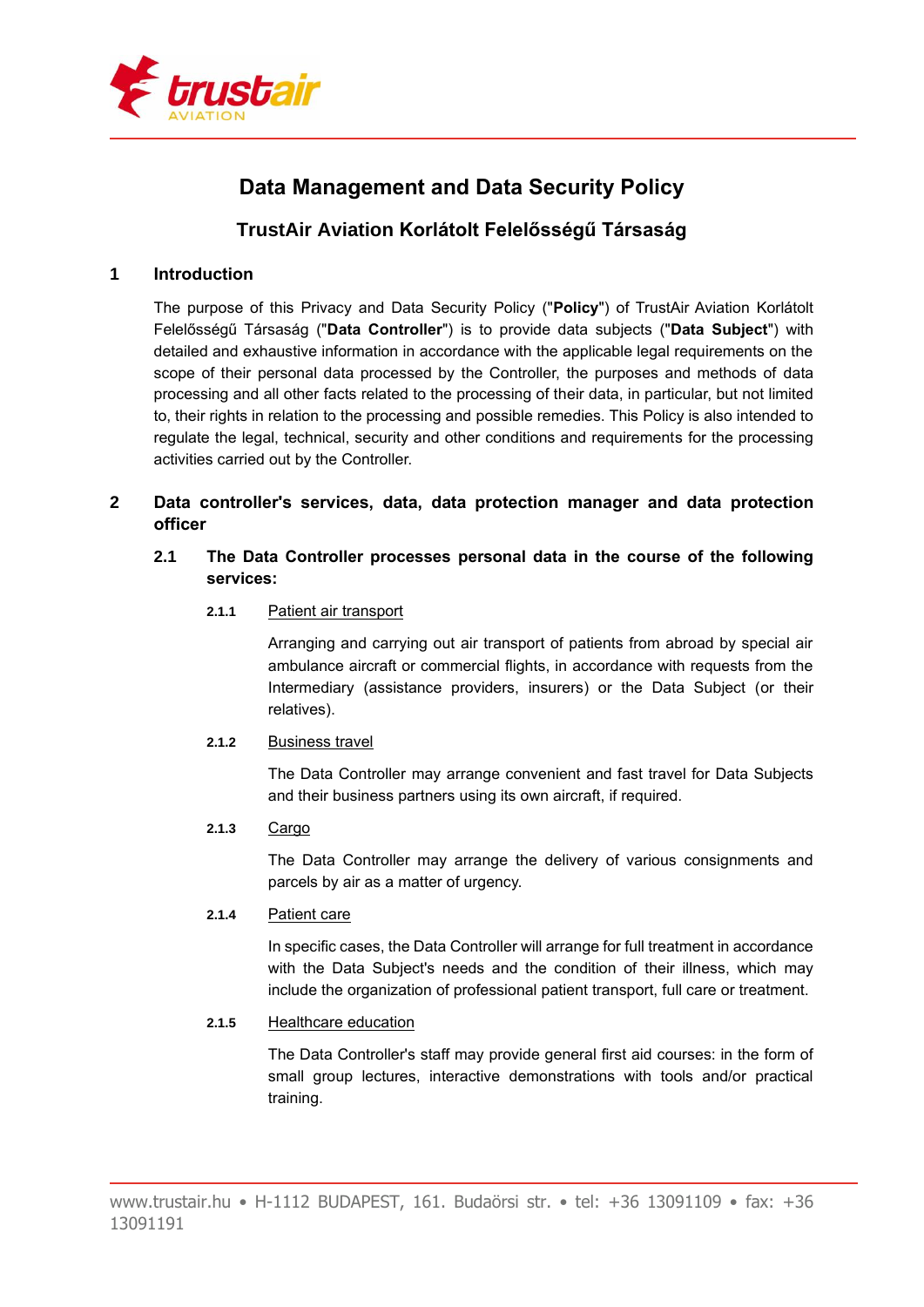

#### **2.1.6** Advising Services

The Data Controller advises enquirers on its activities in the fields of medical and emergency aviation, health systems development, helicopter aviation and aircraft operations.

#### **2.2 Data Controller's data**

name: TrustAir Aviation Korlátolt Felelősségű Társaság

registered seat: 9099 Pér, Petőfi utca 1.

e-mail: info@trustair.hu

#### **2.3 Data Protection Manager of the Data Controller**

The Data Protection Manager of the Data Controller shall ensure compliance with this Policy and the procedures relating to the protection and processing of personal data at the Data Controller and shall also act as the contact person of the Data Controller for all matters and questions relating to the processing of personal data by the Data Controller. Name and contact details of the Data Protection Officer of the Controller:

name: Tóth Réka

e-mail: toth.reka@trustair.hu

#### **2.4 Data Protection Officer**

The Data Protection Officer of the Data Controller at the time of adoption of this Policy:

name: RVD Partners Consultancy Limited Liability Company

head office: 1055 Budapest, Honvéd utca 18.

data protection officer person: dr. Sallai Fruzsina

e-mail: dpo@trustair.hu

## **3 Legislation affecting the Data Controller's processing**

#### **3.1 The legal background of the Data Controller's processing:**

- − Regulation (EU) 2016/679 of the European Parliament and of the Council on the protection of natural persons with regard to the processing of personal data and on the free movement of such data, and repealing Regulation (EC) No 95/46/EC ("**GDPR**");
- Act CXII of 2011 on the Right to Informational Self-Determination and Freedom of Information ("**Info Act.**")**;**
- − Act CLIV of 1997 on Health Care ("**Health Care Act**");
- Act XLVII of 1997 on the processing and protection of healthcare data and related personal data ("**Eüak Act**");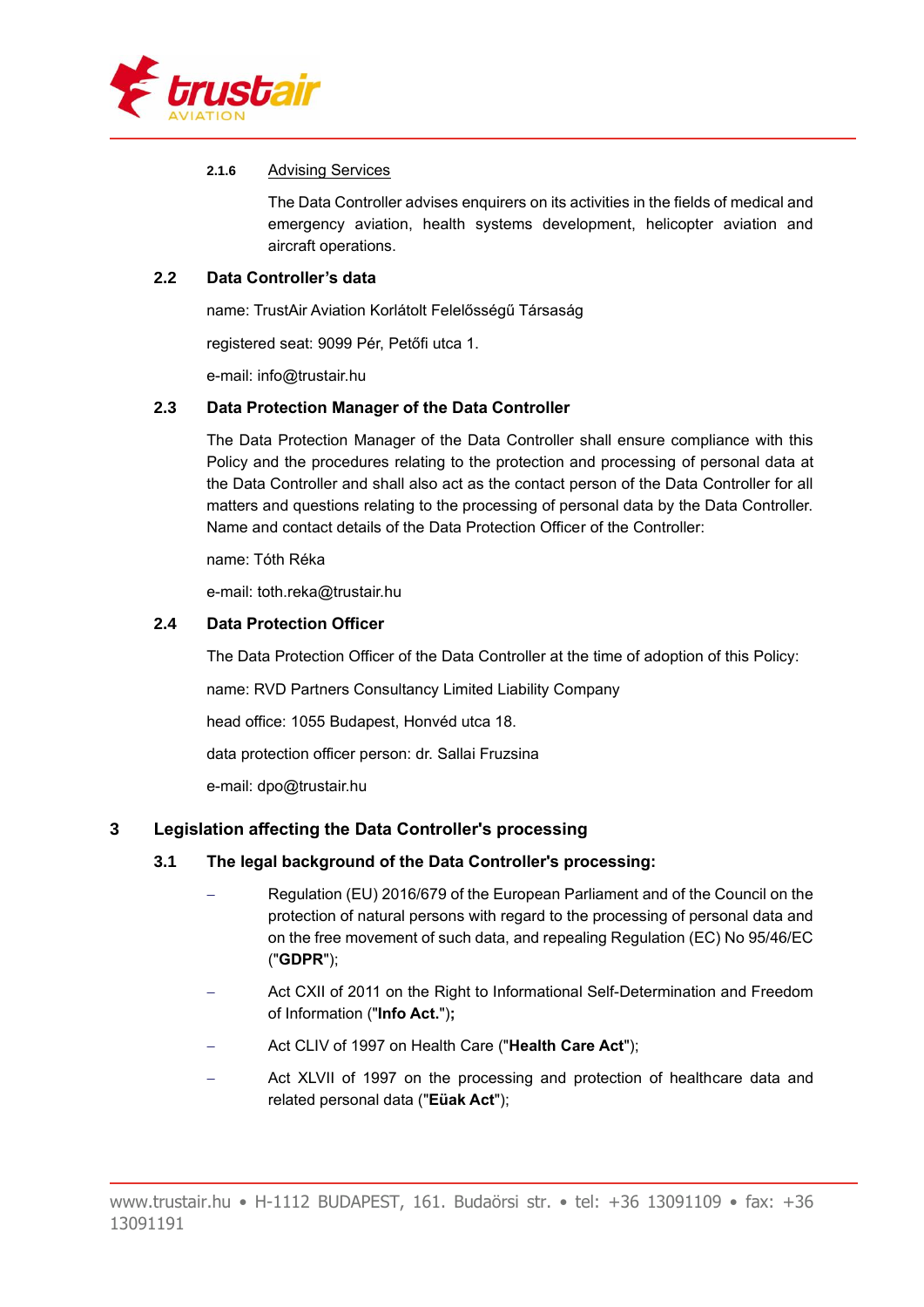

- − Decree 62/1997 (XII. 21.) NM on certain issues of processing of health and related personal data ("**Eüak.ord.**");
- − Act XCVII of 1995 on Air Transport ("**AT Act**");
- − Government Decree No 25/1999 (II. 12.) on the Rules of Air Passenger Transport ("**Air Passenger Transport Decree**");
- − Act V of 2013 on the Civil Code ("**Civil Code**")
- − Act C of 2000 on Accounting ("**Accounting Act**");
- − Act CL of 2017 on the Rules of Taxation ("**Taxation Act**")

#### **4 Concepts and definitions relating to the Controller's service and data management**

"**personal data**" shall mean any information relating to an identified or identifiable natural person (Data Subject); an identifiable natural person is one who can be identified, directly or indirectly, in particular by reference to an identifier such as a name, number, location data, an online identifier or one or more factors specific to the physical, physiological, genetic, mental, economic, cultural or social identity of that natural person;

'**controller**' shall mean the natural or legal person or unincorporated body which, alone or jointly with others, determines the purposes for which the data is to be processed, makes and executes decisions regarding the processing (including the means used) or has them executed by a processor, within the limits set by law or by a legally binding act of the European Union;

"**processing**" shall mean any operation or set of operations which is performed upon personal data or on sets of personal data, whether or not by automated means, such as collection, recording, organization, structuring, structuring, storage, adaptation or alteration, retrieval, consultation, use, disclosure by transmission, dissemination or otherwise making available, alignment or combination, restriction, erasure or destruction;

"**special categories of personal data**" shall mean any data that falls within special categories of personal data, namely personal data revealing racial or ethnic origin, political opinions, religious or philosophical beliefs, trade-union memberships, genetic data, biometric data revealing the identity of natural persons, health data and personal data concerning the sex life or sexual orientation of natural persons;

"**medical treatment**" shall mean any activity aimed at preserving health and the direct examination, treatment, care, medical rehabilitation or processing of the examination material of a person concerned, for the purpose of preventing, detecting, diagnosing, curing, maintaining or improving the level of deterioration of the condition resulting from a disease, including the supply of medicines, medical aids, medical care, rescue and ambulance services and obstetric care (Section 3. paragraph c) of Eüak.tv.);

"**medical record**" shall mean a record, register or any other form of data containing medical and personal identification data, irrespective of its medium or form, which is disclosed to the patient's care provider during the course of treatment (Section 3, paragraph e) of the Health Care Act).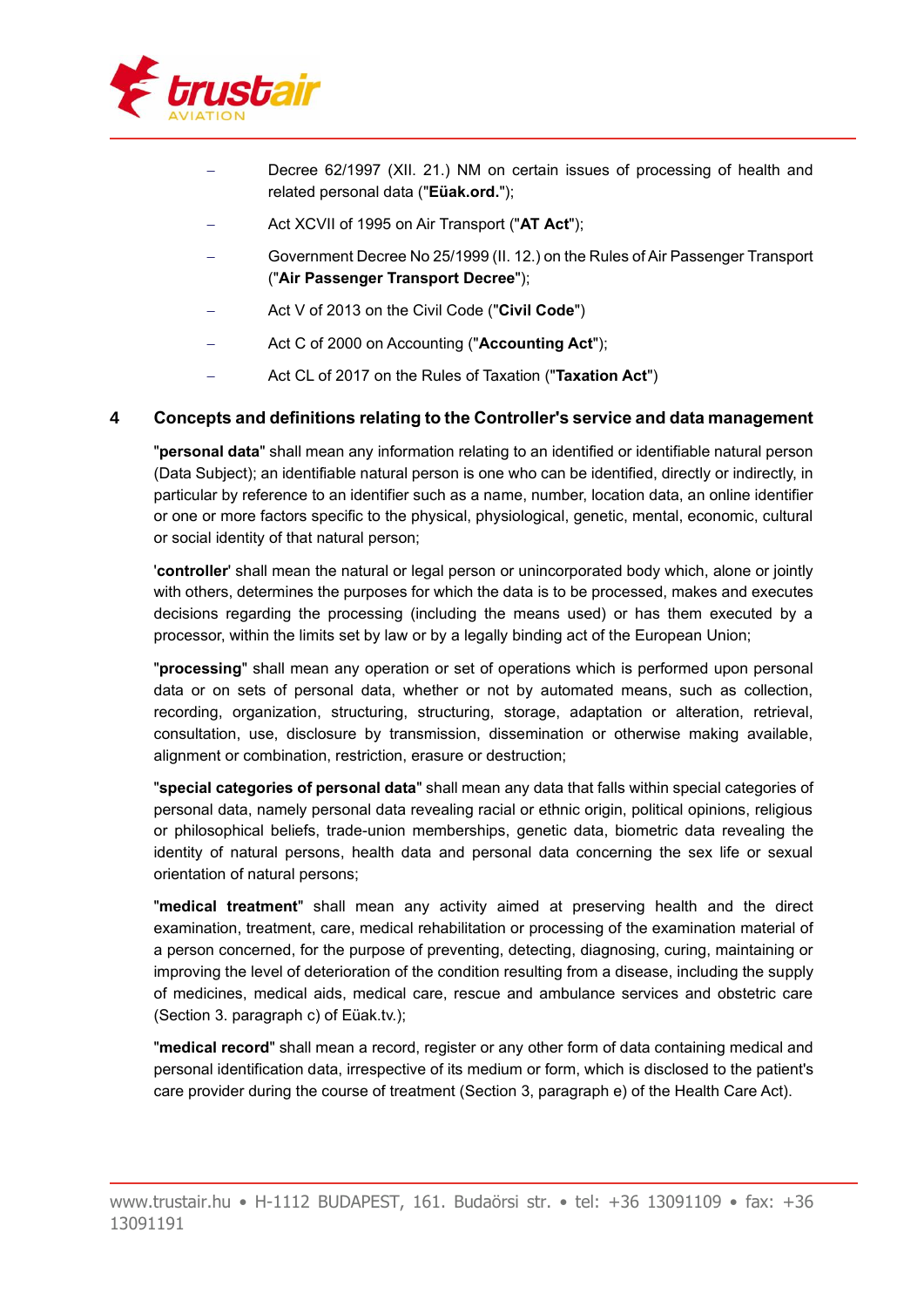

"**patient care provider**": shall mean a medical doctor, health care professional, other person carrying out activities related to the treatment of the person concerned, a pharmacist (Section 3 paragraph g) of the Health Care Act);

"**health-related data**": shall mean personal data belonging to the group of special (sensitive) data under the provisions of the Info Act, which, due to its quality, is entitled to special protection;

"**health data**" shall mean any data relating to the physical, mental or psychological state, pathological condition, pathological addiction, and the circumstances of the illness or death, the cause of death of the data subject, as communicated by him or her or by another person, or as observed, tested, measured, mapped or derived by the healthcare network; and any data relating to or affecting any of the foregoing (e.g. behavior, environment, occupation);

"**personal identification data**" (in the context of health): shall mean personal data used to identify the data subject of health data, which are processed by the controller together with the health data as part of the health record for the same purpose as or inseparable from the processing of the health data (Section 3/B of the Health Care Act);

"**the data subject's consent**" means a freely given, specific, informed and unambiguous indication of the subject's intention by which the data subject signifies, by a statement or by any other such act expressing their unambiguous consent, in order to signify their agreement to the processing of personal data concerning them;

"**close relative**" shall mean spouse, relative in the direct line, adopted, step- and foster child, adoptive, step- and foster parent, brother, sister and partner;

"**transport report**": shall mean a report of the transport of the patient and their medical records from the sending hospital to the receiving hospital. The transport report is part of the medical record.

"**data processor**" shall mean a natural or legal person or an unincorporated body which processes personal data on behalf of or under the instructions of the controller, within the limits and under the conditions laid down by law or by a legally binding act of the European Union;

"**processing**" shall mean all processing operations carried out by a processor acting on behalf of or under the instructions of the controller;

"**transfer**" shall mean the making the data available to a specified third party;

"**disclosure**" shall mean making the data publicly available;

"**erasure**": shall mean rendering data unrecognizable in such a way that it is no longer possible to recover the data

"**profiling**" shall mean any processing of personal data by automated means intended to evaluate, analyze or predict personal aspects relating to the data subject, in particular their performance at work, economic situation, health, personal preferences or interests, reliability, behavior, location or movements;

## **5 Principles and basic provisions**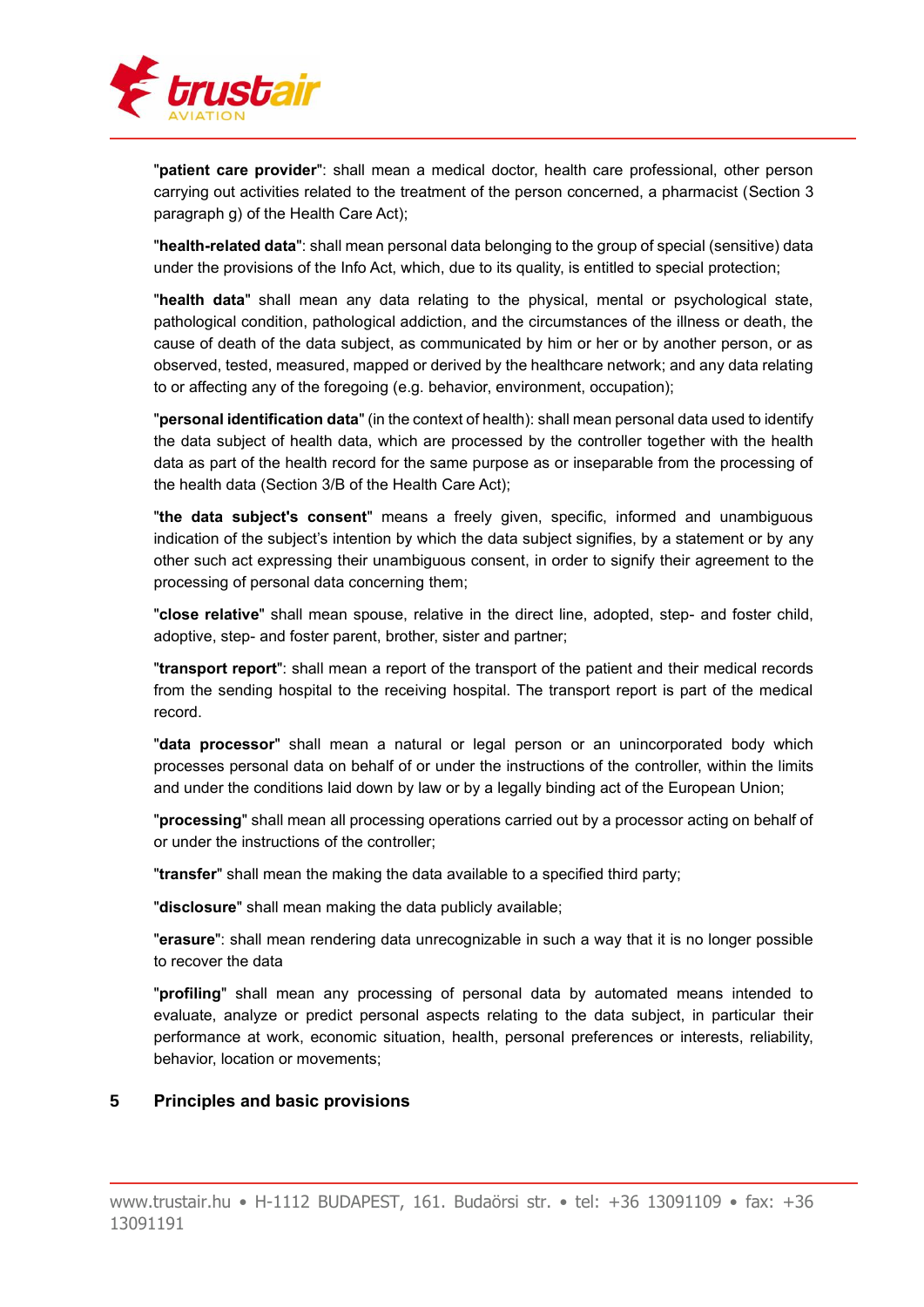

#### **5.1 Legality, fairness and transparency**

The processing of personal data shall be lawful, fair and transparent for the Data Subject (Article 5 Section (1) paragraph (a) of the GDPR).

#### **5.2 Goal orientation**

Personal data may be collected only for specified, explicit and legitimate purposes, for the exercise of rights and the performance of obligations and may not be processed in a way incompatible with those purposes. Only personal data that is necessary for the purpose of the processing and adequate for the purpose for which it was collected may be processed. Personal data may only be processed to the extent and for the duration that is necessary for the intended purpose (Article 5 Section (1) paragraph (b) of the GDPR).

#### **5.3 Data economy**

The personal data must be adequate, relevant and limited to what is necessary for the purpose for which it is processed (Article 5 Section (1) paragraph (c) of the GDPR)

#### **5.4 Accuracy**

The personal data must be accurate and, where necessary, kept up to date; all reasonable steps must be taken to ensure that personal data that is inaccurate for the purpose of its procession is erased or rectified without delay (Article 5(1)(d) GDPR).

#### **5.5 Limited storage**

Personal data must be stored in a form which allows for the identification of Data Subjects for only as long as it is necessary for the purpose for which the personal data is processed; personal data may be stored for longer periods only if the personal data is processed in accordance with the applicable law for archiving purposes in the public interest, scientific or historical research purposes or statistical purposes, subject to the implementation of appropriate technical and organizational measures as provided for in this Regulation to safeguard the rights and freedoms of Data Subjects (Article 5 Section (1) paragraph (e) of the GDPR).

#### **5.6 Integrity and confidentiality**

The processing of personal data must be carried out in such a way as to ensure adequate security of personal data, including the protection against unauthorized or unlawful processing, accidental loss, destruction or damage, by using appropriate technical or organizational measures (Article 5 Section (1) paragraph (f) of the GDPR).

#### **5.7 Accountability**

The Data Controller is responsible for compliance with the data management principles and must be able to demonstrate such compliance (Article 5 Section (2) of the GDPR)

## **6 Ensuring data security**

## **6.1 General Principles of Data Security:**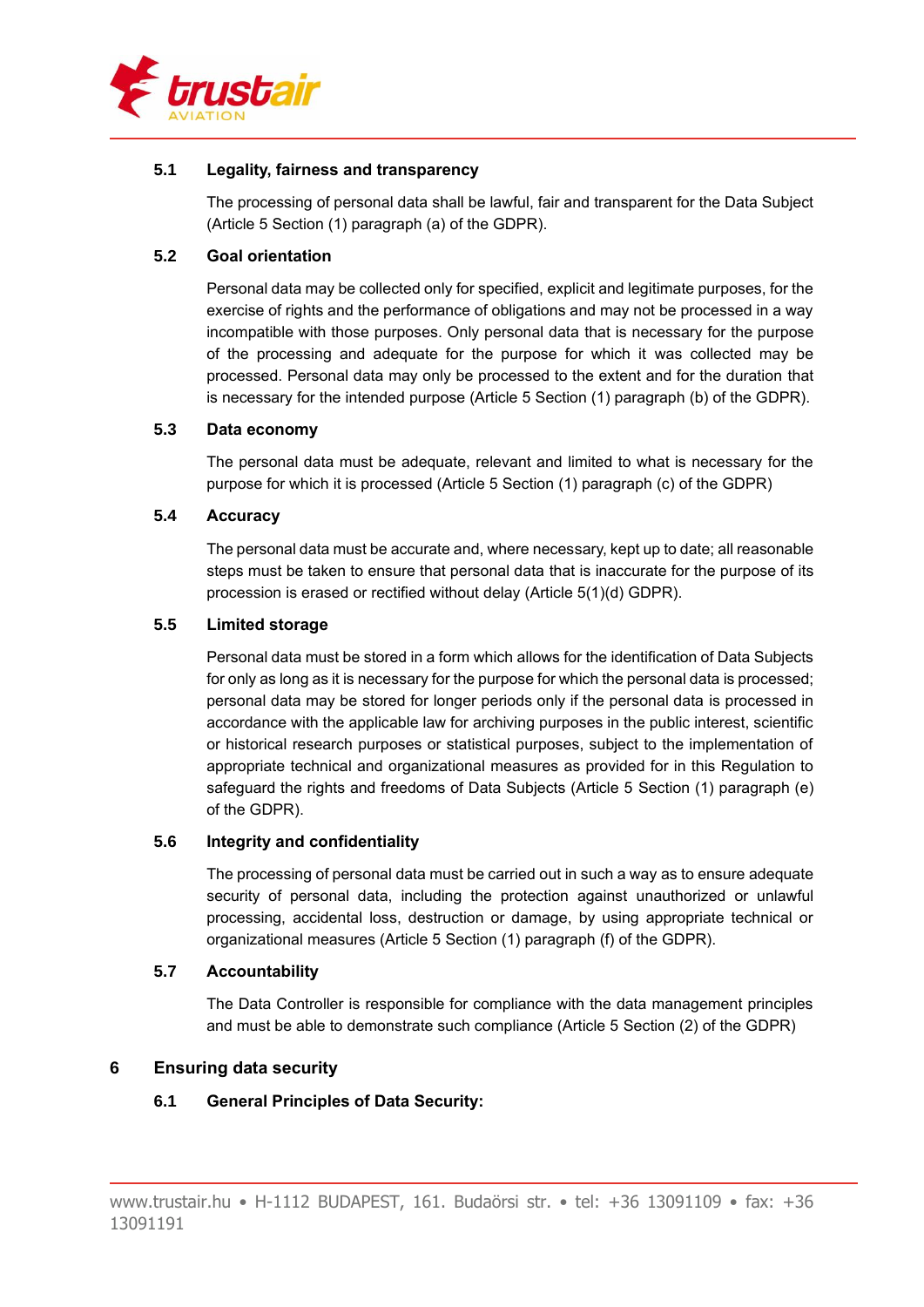

The Data Controller and the data processor it uses shall implement appropriate technical and organizational measures to ensure a level of data security appropriate to the scale of the risk, taking into account the state of science and technology and the cost of implementation, the nature, scope, context and purposes of the processing, and the varying degrees of probability and severity of the risk of a possible security breach may pose to the rights and freedoms of natural persons concerned.

The Data Controller shall ensure the security of the personal data of the Data Subjects and shall implement the technical and organizational measures and establish the procedural rules necessary to enforce the GDPR, the Information Act and other data protection and confidentiality rules.

The Data Controller shall take appropriate measures to protect personal data against, in particular, unauthorized access, alteration, transmission, disclosure, erasure or destruction, accidental destruction or damage and inaccessibility resulting from changes in the technology used.

All persons involved in data management must exercise the utmost care in their work to ensure the authenticity and preservation of the data and to prevent unauthorized access.

Everyone person involved has access only to the data they need to do their job, and only to the extent they need it.

In order to protect the electronically processed data files in the different registers, the Data Controller shall ensure by appropriate technical means that the data stored in the registers cannot be directly linked and attributed to the Data Subject, unless permitted by law.

In order to maintain security and prevent processing in breach of the GDPR or the Info Act, the Controller shall assess the risks inherent in the nature of the processing and, where necessary, apply additional measures to mitigate those risks, such as encryption, pseudonymisation. Currently, the Controller does not apply such measures.

The Data Controller shall select and operate the IT tools used to process personal data in the course of providing its services in such a way that the personal data processed:

- (a) is accessible to authorized persons only ("availability");
- (b) authenticity and verification of the data ("authenticity of processing");
- (c) can be verified ("data integrity");
- (d) is protected against unauthorized access ("data confidentiality").

The Data Controller shall keep it during the processing:

- (a) confidentiality: protect the Data Subject's personal data so that only those who are entitled to access it have access to it;
- (b) integrity: it protects the accuracy and completeness of the information and the method of processing;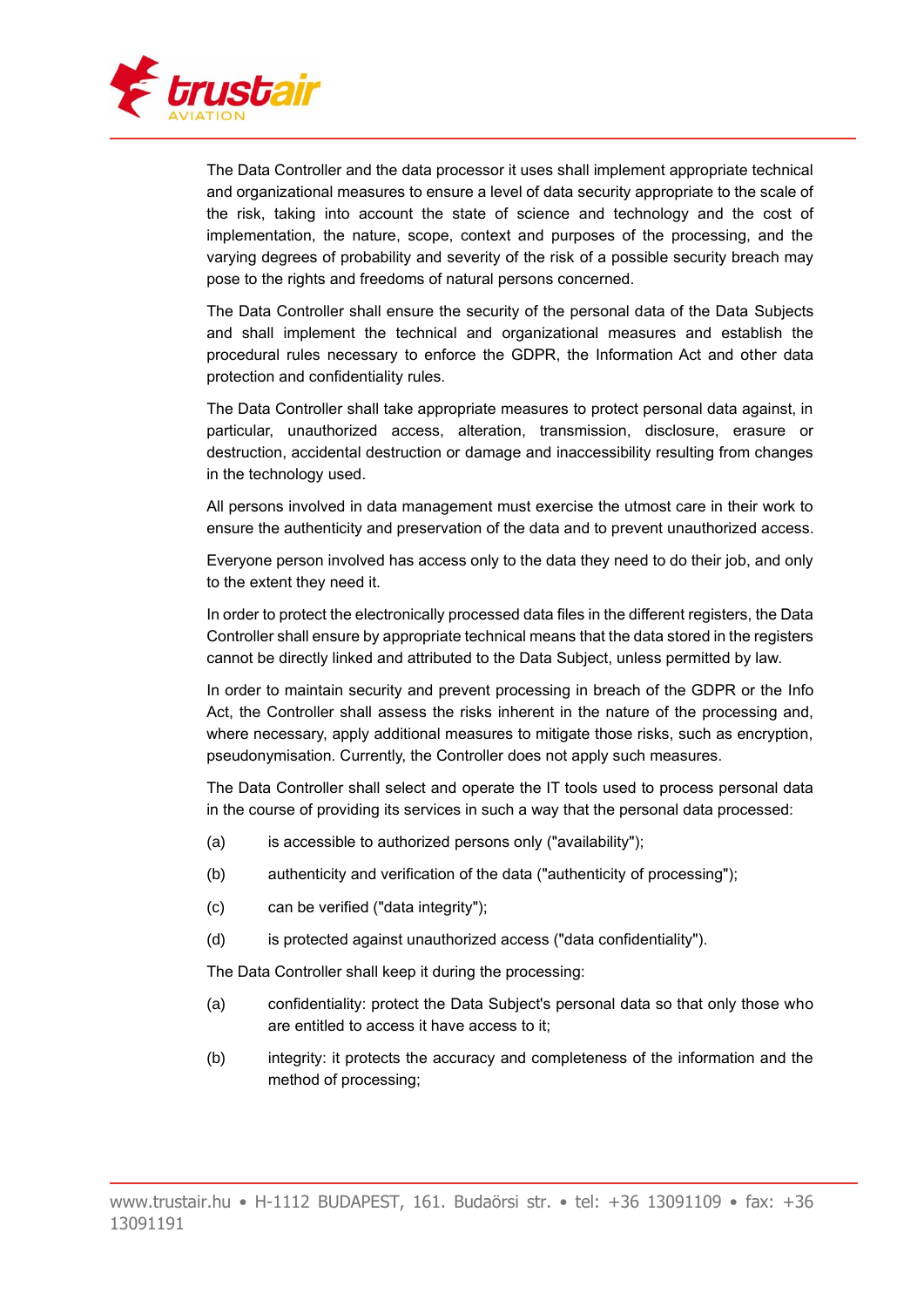

(c) availability: to ensure that when an authorised user acting on behalf of the Data Controller needs it, they have effective access to the information requested and the means to do so.

In order to enforce and ensure the conditions of data security, the Data Controller shall ensure the appropriate and regular training and further training of the employees, subcontractors and personal contributors concerned.

### **6.2 Main data security features and tools of the Data Controller's paper-based data management:**

The Data Controller shall record the medical records on a medium of appropriate quality (traditional paper, form) after the patient transfer has been completed. The person recording the data shall be responsible for the legibility of the data.

The Data Controller shall ensure the storage and protection of paper documents containing personal data, in particular:

- (a) protection against unauthorized access, including in particular the separate storage of documents containing personal data and ensuring that only authorized persons have access to them;
- (b) the physical protection of documents, including in particular object protection measures, protection against fire, water damage, lightning, other elementary damage.

A paper document containing personal data may be forwarded to the Data Controller's partners (assistance service providers, insurance companies) only in a sealed envelope, if they request the provision of data on paper.

The Data Controller shall allocate access rights to documents containing personal data on an individual basis.

## **6.3 Main data security features and tools of the Data Controller's IT systems:**

The IT service provider used by the Data Controller shall ensure the security of the IT system and the locking of the system components by means of administrative, physical and logical measures and protection procedures at system level, which shall consist of measures that can reasonably be expected in the state of the art and shall include in particular:

- (a) protection against unauthorized access, including in particular strong password protection for access to systems and devices;
- (b) measures to ensure the possibility of recovery of data files, in particular regular backups and the separate and secure management of such backups (copies);
- (c) the protection of stored or otherwise managed data files against malicious codes and programs (virus protection, firewall, etc.);
- (d) the physical protection of such data files or the media on which the data are stored, including in particular the protection of the object, the protection against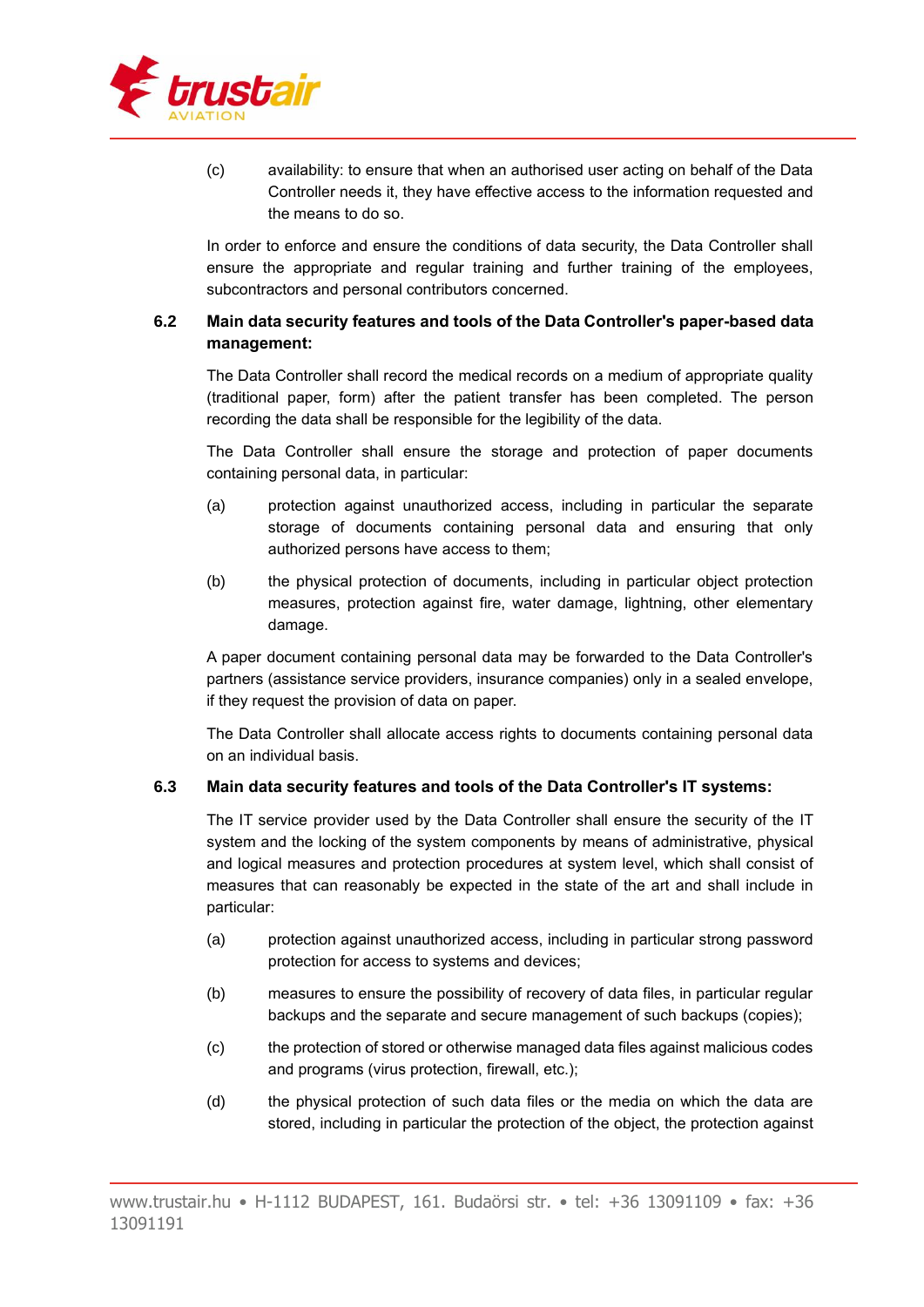

fire, water, lightning, other natural hazards and the recoverability of damage caused by such events.

The Data Controller also ensures the internal monitoring of its IT systems to ensure data security, during which any unusual use or other security deviations may be recorded. System monitoring also allows the effectiveness of the security measures in place to be checked.

The Data Controller shall allocate access rights to data files containing personal data on an individual basis.

Access to the computer equipment by an external person (e.g. maintenance) should preferably be ensured in such a way that the data processed are not made known to him/her.

- **6.3.1** Physical protection of the IT system
	- (i) General requirements
		- (a) IT equipment may only be used in a room with a security lock.
		- (b) The monitor must be positioned so that the data displayed cannot be read by unauthorized persons.
		- (c) The IT equipment may be used only by designated staff, and the user is responsible for its proper functioning and protection.
	- (ii) Hardware protection
		- (a) The equipment must be operated only in perfect condition and in accordance with its intended use.
		- (b) The necessary maintenance and servicing work must be carried out in accordance with the conditions provided for in the budget.
		- (c) Maintenance work should be carried out in a planned, careful and diligent manner. The organization of the work should take into account: the manufacturer's specifications, recommendations, experience, faults detected by hardware tests.
		- (d) The dismantling of the base machine should only be carried out by a professional.
		- (e) The computer system or any component of it may be changed only with the authorization of the administrator, and the time of replacement of any device must be documented.
	- (iii) Fire safety
		- (a) The general provisions on fire safety are set out in the Data Controller's Fire Safety Policy.
- **6.3.2** Personal protection of the IT system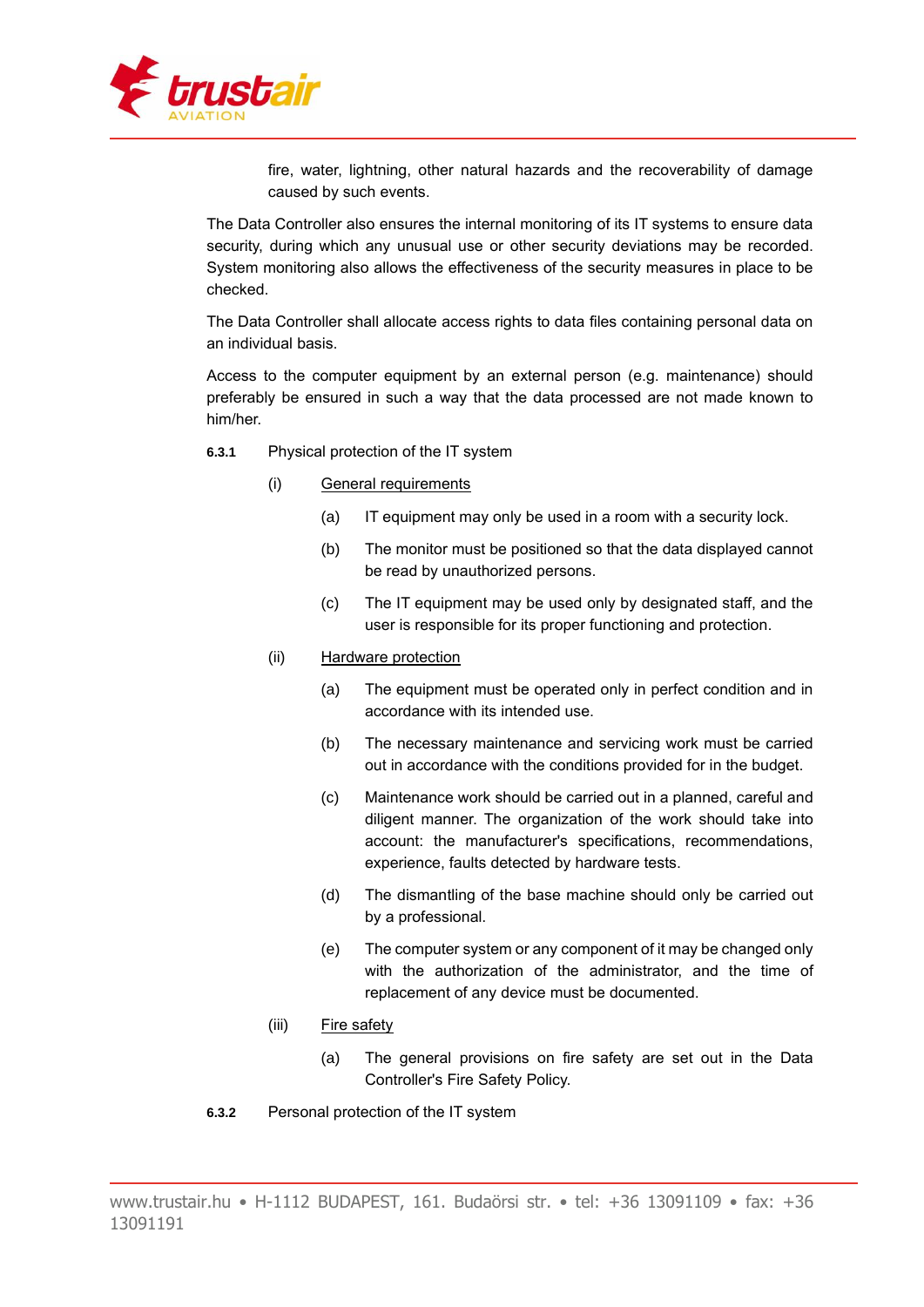

#### (i) System software protection

- (a) It is the responsibility of the administrator to develop, implement, monitor, evaluate and control the actions and measures to be taken by the Data Controller to ensure IT data security, and to grant and monitor individual access.
- (b) The administrator ensures that the system software is kept up to date and that utilities and libraries are always available to users. Only the administrator may modify the system software, and a record of the changes must be kept.
- (c) The use of real data for software development or testing should be avoided.
- (ii) Protecting user programs
	- (a) Unauthorized access must be prevented when using the software.
	- (b) The administrator is responsible for the registration and maintenance of the programs.
	- (c) Only the administrator and developers can install any software on computers.
	- (d) An up-to-date register of the software must be kept, containing the following information: name of the system, software identifier, name of the software creator, copy number, date of delivery, name and date of modifications.
- (iii) Protecting the recording of data
	- (a) The same person cannot record and check the same set of data.
	- (b) Data processing requires backups to be performed at specified intervals, in this case the administrator backs up the data to an external storage medium once every month.
- (iv) Check
	- (a) Compliance with the provisions of the Code must be continuously monitored during the in-process inspection.
	- (b) The audit should help to prevent the emergence of existing IT system vulnerabilities. Once an emergency has occurred, the primary concern is to reduce damage and prevent recurrence.

## **6.3.3** Damage repair

In the event of an elemental disaster, the following shall be carried out immediately in the following order of priority when partial or total damage has occurred: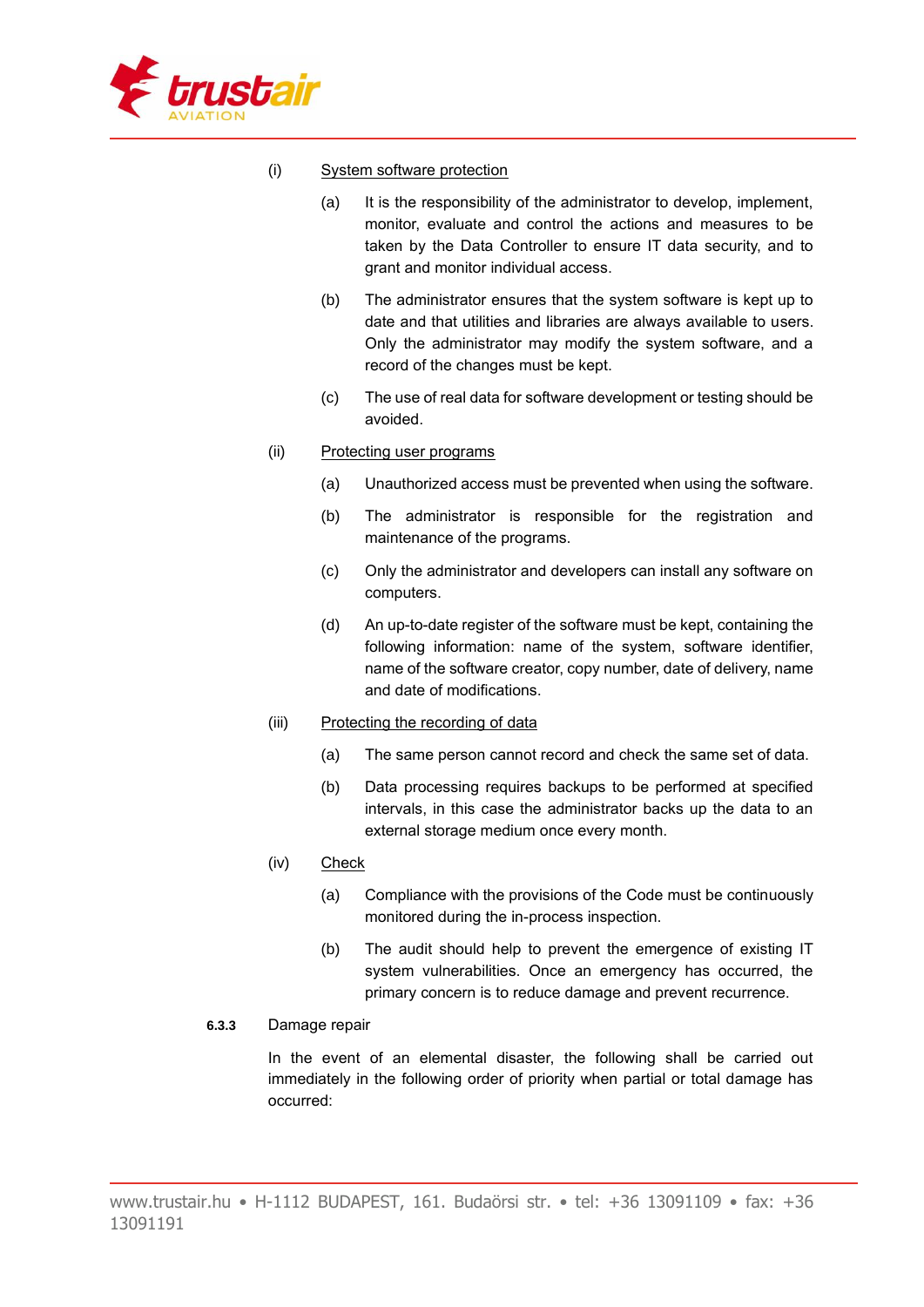

- (a) the material that is still usable should be saved,
- (b) from backups, backups of backups, backups of backups, the corrupted data must be restored,
- (c) the creation of a room protected against damage,
- (d) using archived material, processing should continue.

#### **6.4 The Data Controller's basic internal data management practices in relation to the IT system for the Data Controller's colleagues:**

All colleagues and collaborators of the Data Controller must comply with the following essential practices when processing personal data:

- (a) In the course of the Data Controller's operations, only personal data that are indispensable for the process in question may be stored, transmitted and otherwise processed. The Data Controller's manager is responsible for the design of data and workflows accordingly (avoiding unnecessary data accumulation).
- (b) When authorizing IT rights, it must be ensured that only those persons who have an indispensable need to have access to personal data for the purposes of their work are granted access to such data.

A document containing personal data sent by e-mail should only be sent as an attachment and in such a way as to ensure that it can only be viewed by the authorized person, by including - as a minimum - a warning sentence in the body of the e-mail, stating that "The *attachment to this e-mail contains personal data, which may only be viewed by the addressee.* "

A document containing personal data may be stored on shared drives used by the Data Controller (accessible by several employees, personal contributors, etc.) only if it is ensured that only authorized employees, personal contributors, etc. of the Data Controller can access it.

Employees and personal contributors of the Data Controller shall keep secure and protect the data media containing personal data that they use or have in their possession, regardless of the way in which the data are recorded, against unauthorized access, alteration, disclosure, disclosure, erasure or destruction, accidental destruction or damage.

## **7 Rights of Data Subjects and specific rights arising from healthcare**

## **7.1 Right of access** (Article 15 of the GDPR)

The Data Subject shall have the right to obtain from the Controller, upon request, information as to whether or not their personal data are being processed and, if such processing is ongoing, the right to access the personal data and the following information:

(a) the purposes of the processing;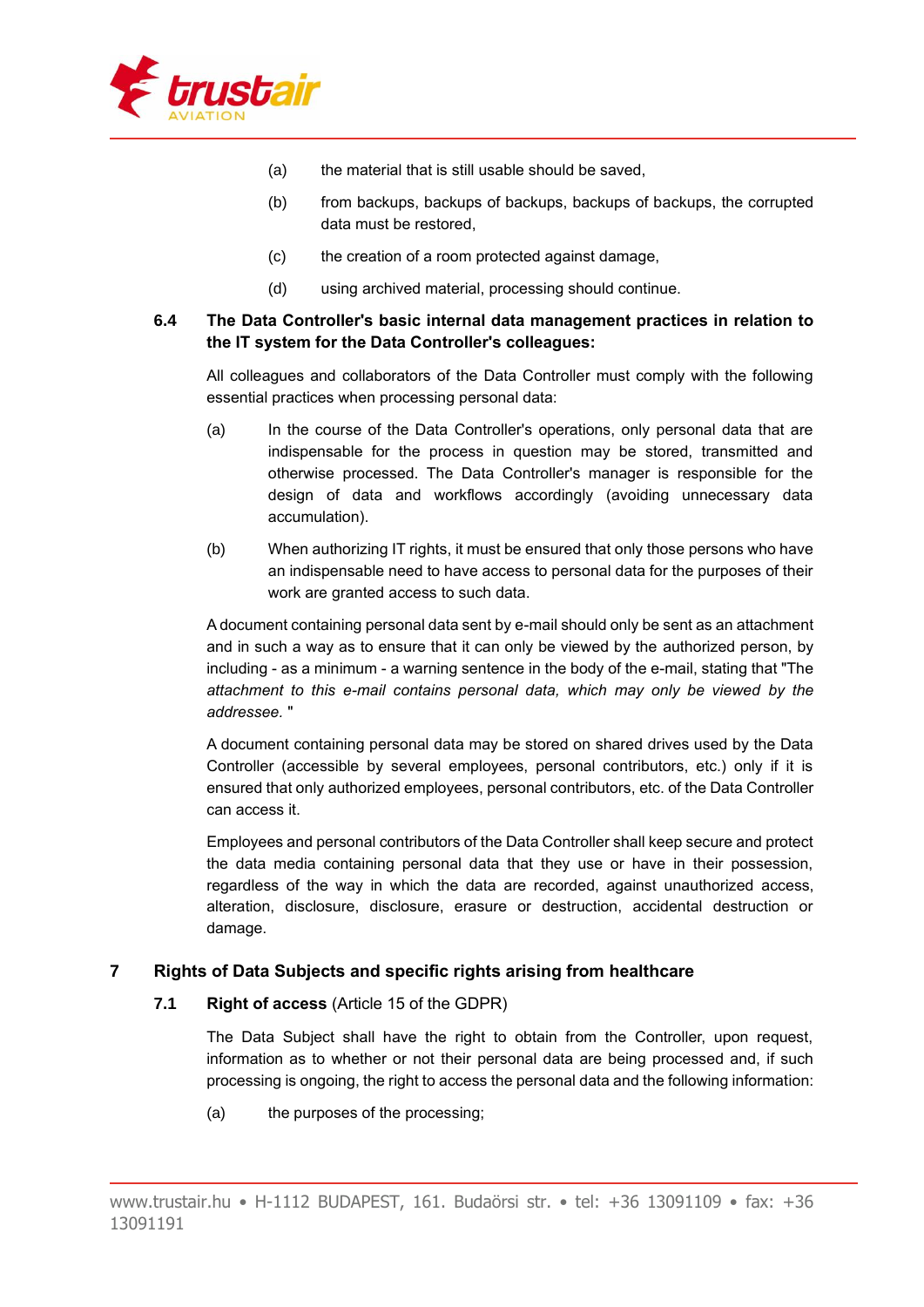

- (b) the categories of personal data;
- (c) the recipients or categories of recipients to whom or with whom the personal data have been or will be disclosed by the Controller (in particular, recipients in third countries or international organizations);
- (d) the envisaged duration of the storage of personal data and, where this is not possible, the criteria for determining that duration;
- (e) the right to lodge a complaint with the National Authority for the Protection of Freedom of Information;
- (f) and, where the data have not been collected directly from the Data Subject, any available information about their source.

The Data Controller shall inform the Data Subject of the measures taken in response to the request without undue delay, but not later than 30 (thirty) days from the receipt of the request.

If necessary, taking into account the complexity of the application and the number of applications, this deadline may be extended by a further 60 (sixty) days. The Data Controller shall inform the Data Subject of the extension of the time limit, stating the reasons for the delay, within 30 (thirty) days of receipt of the request. The information shall be provided to the Data Subject, where possible, by the means by which the request was made by the Data Subject, unless the Data Subject explicitly requests otherwise.

## **7.2 Right to rectification** (Article 16 of the GDPR)

The Data Subject shall have the right to obtain from the Data Controller, upon their request and without undue delay, the rectification of inaccurate personal data relating to him or her and the completion of incomplete personal data.

## **7.3 Right to erasure** (Article 17 of the GDPR)

The Data Subject shall have the right to obtain from the Controller, upon their request, the erasure of personal data relating to him or her without undue delay where one of the following grounds applies:

- (a) the personal data are no longer necessary for the purposes for which they were collected or otherwise processed;
- (b) the Data Subject withdraws their consent on the basis of which the processing is based, within the meaning of Article 6 Section (1) paragraph (a) or Article 9 Section (2) paragraph (a) of the GDPR, and there is no other legal basis for the processing;
- (c) the Data Subject objects to the processing on the basis of Article 21 Section (1) GDPR and there are no overriding legitimate grounds for the processing, or the Data Subject objects to the processing on the basis of Article 21 Section (2) of the GDPR;
- (d) the personal data have been unlawfully processed by the Controller;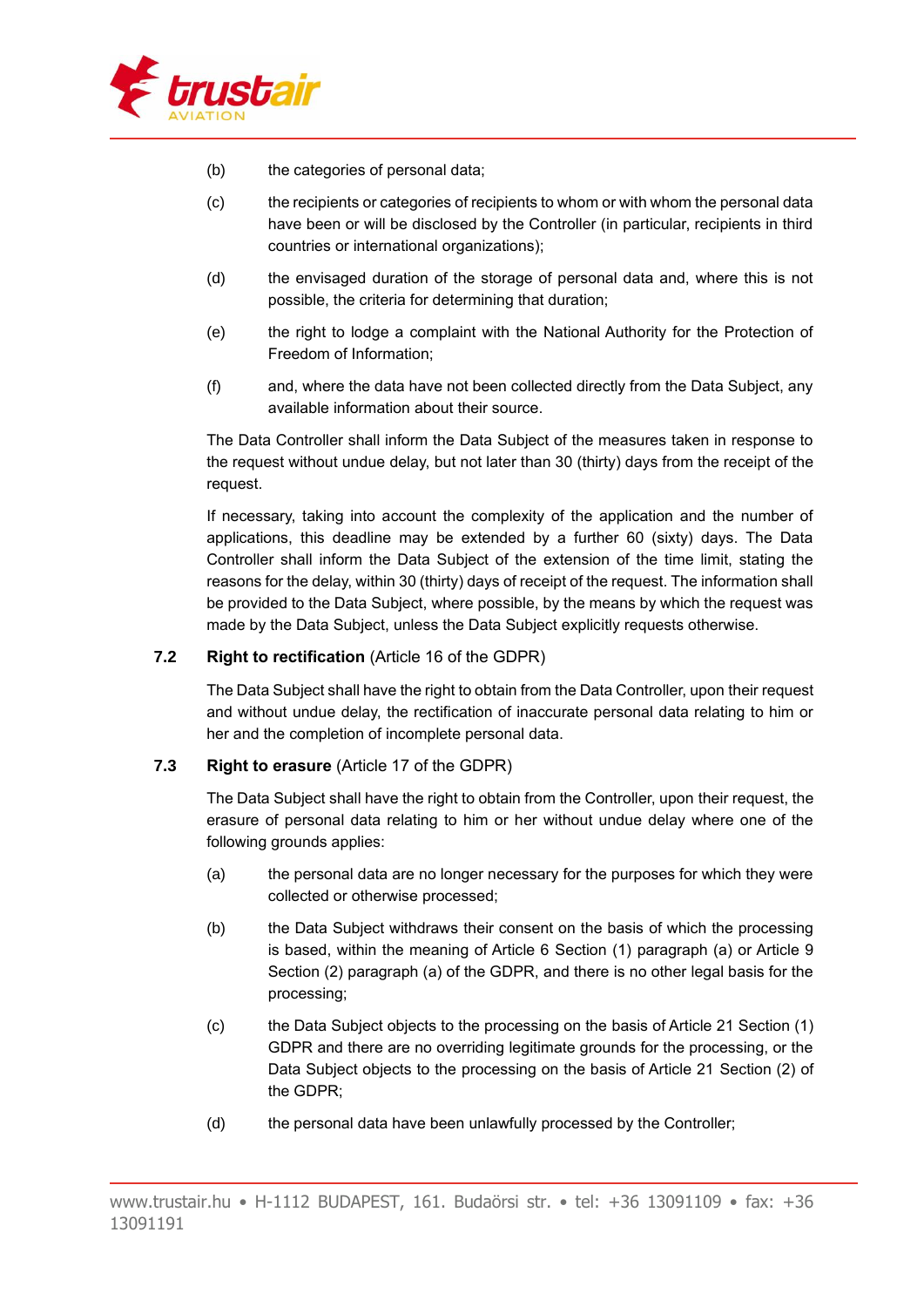

- $(e)$  if the personal data must be deleted by law;
- (f) the personal data have been collected in connection with the provision of information society services as referred to in Article 8 Section(1) of the GDPR (conditions for children's consent).

The Data Controller will not delete the processed data even if the Data Subject so requests, if the processing is still necessary for one of the following reasons:

- (a) to exercise the right to freedom of expression and information:
- (b) to comply with an obligation under the law that requires the processing of personal data;
- (c) necessary for the establishment, exercise or defense of legal claims or interests.

In the above case, the Data Controller limits the processing of the Data Subject's personal data to the processing for the purposes set out above.

## **7.4 Right to restrict processing** (Article 18 of the GDPR)

The Data Subject shall have the right to obtain, at their request, the restriction of processing by the Controller if any of the following conditions are met:

- (a) the Data Subject contests the accuracy of the personal data, in which case the restriction applies for the period of time necessary to allow the Controller to verify the accuracy of the personal data;
- (b) the processing is unlawful and the Data Subject opposes the erasure of the data and requests instead the restriction of their use;
- (c) the Controller no longer needs the personal data for the purposes of processing, but the Data Subject requires them for the establishment, exercise or defense of legal claims; or
- (d) the Data Subject has objected to the processing; in this case, the restriction applies for the period until it is established whether the legitimate grounds of the Controller prevail over the legitimate grounds of the Data Subject.

In case of restriction of processing, the personal data subject to the restriction may be processed, except for storage, only with the consent of the Data Subject or for the establishment, exercise or defense of legal claims or for the protection of the rights of another natural or legal person or for important public interests of the European Union or of a Member State.

The Data Controller shall inform the Data Subject requesting the lifting of the restriction in advance.

## **7.5 Right to data portability** (Article 20 of the GDPR)

The Data Subject has the right to receive their personal data in a structured, commonly used, machine-readable format and the right to transmit such data to another controller without hindrance from that controller, provided that: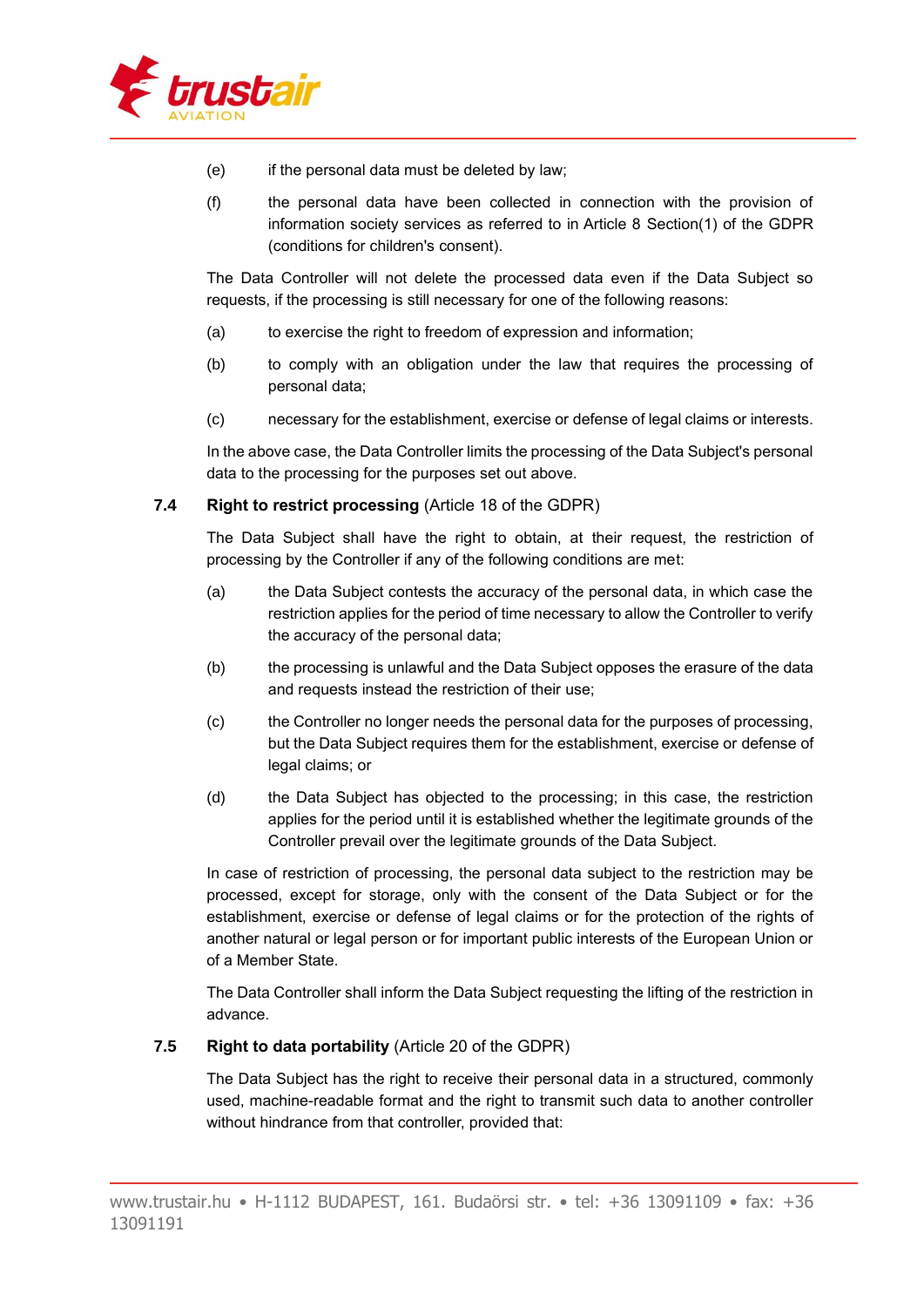

- (a) the processing is based on consent within the meaning of Article 6 Section (1) paragraph (a) or Article 9 Section (2) paragraph (a) of the GDPR or on a contract within the meaning of Article 6 Section (1) paragraph (b) of the GDPR; and
- (b) the processing is carried out by automated means.

The Data Controller **does not** currently processes data by automated means.

#### **7.6 Right to object** (Article 21 of the GDPR)

The Data Subject has the right to object at any time, on grounds relating to their particular situation, to the processing of their personal data based on Article  $6(1)(e)$  or (f) of the GDPR, including possible profiling based on those provisions. In the event of a legitimate objection by the Data Subject, the Controller may no longer process the Data Subject's personal data unless the Data Subject demonstrates compelling legitimate grounds for the processing which override the interests, rights and freedoms of the Data Subject or for the establishment, exercise or defense of legal claims.

#### **7.7 Specific rules on confidentiality**

As a Data Subject, the beneficiary is entitled to the protection of their personal data and the protection of the privacy of their private life. In the course of the air transport and care organization of the Data Controller, particular care shall be taken to ensure that only authorized persons have access to the Data Subject's data. The Data Controller shall also ensure that, in the course of air ambulance transport and care management, information relating to the health status and personal circumstances of the data subject is not disclosed to other Data Subjects or to unauthorized persons.

The patient concerned has the right to have their health and personal data disclosed by the persons involved in their healthcare only to the person entitled to receive them and to keep them confidential.

The Data Controller or any other person employed by or contracted to the Data Controller shall be bound by the obligation of confidentiality with regard to the personal data of the Data Subject, data concerning their health and other data that comes to their knowledge in connection with their employment, without any time limitation. The Data Controller shall be exempted from the obligation of confidentiality if the Data Subject or their legal representative has given their written consent to the transfer of the data within the limitations set out therein and the transfer of the data is required by law.

The patient concerned has the right to declare to whom information about their illness, its expected outcome may be disclosed and to whom partial or full access to their health data is excluded. The data subject's health data shall be disclosed without their consent if required by law or if necessary to protect the life, or health of others.

Without the consent of the patient concerned, health data, the lack of knowledge of which may lead to the deterioration of the patient's health, may be disclosed to the person providing further care and treatment of the patient.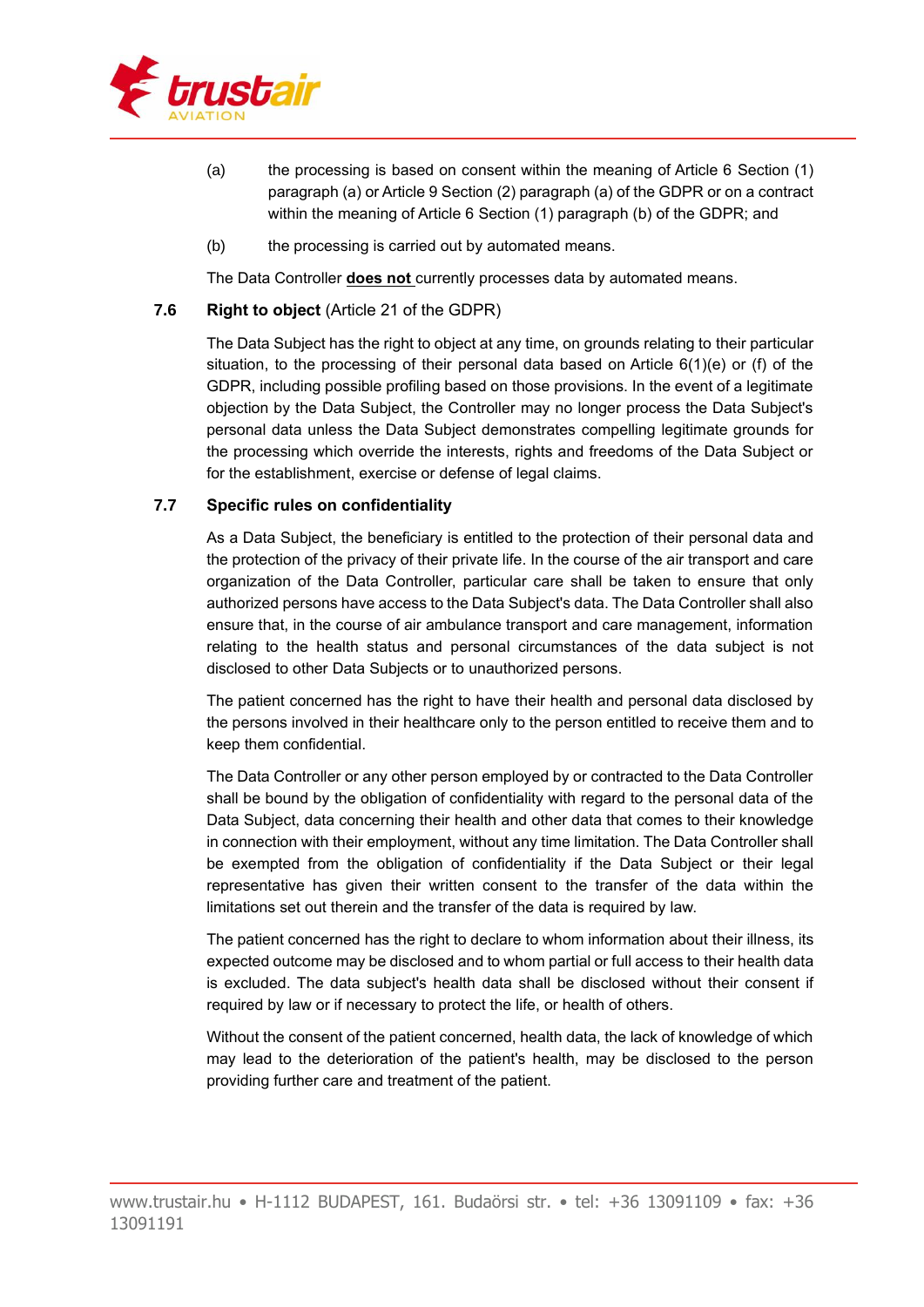

The patient has the right to be examined and treated in the presence of only those persons whose participation is necessary for the treatment or those to whose presence the patient has consented, unless otherwise provided by law.

#### **7.8 The right of access to medical records**

The health record is held by the health care provider and the patient has the data in it. The Data Subject has the right to be informed about the processing of data in the context of their medical treatment, to be informed of the medical and personal data concerning him/her, to consult the medical records and to obtain copies thereof at their own expense. This right shall be exercised by a person authorized in writing by the Data Subject during the period of their care and by a person authorized by him/her in a private document with full probative value after the termination of their care.

In the event of the death of the Data Subject, their legal representative, close relative or heir shall be entitled, upon written request, to obtain access to medical data relating to the cause of death or to the treatment provided prior to the death, to consult the medical records and to obtain copies thereof at their own expense.

## **8 Rules for data processing**

#### **8.1 Informing the Data Subject about the processing**

The Data Subject has the right to be informed about the processing of their personal data in a concise, transparent and easily accessible form, in a clear and comprehensible manner. The information relating to the processing of personal data concerning the Data Subject shall be provided to the Data Subject at the time of collection or, where the data have been collected from another source than the Data Subject, within a reasonable period of time having regard to the circumstances of the case.

Where personal data are collected from the Data Subject, the Data Subject must also be informed of the obligation to provide the personal data and of the consequences of not providing the data.

The Data Subject shall be informed of the fact of profiling and automated decision-making and its consequences. If personal data may lawfully be disclosed to another address, the Data Subject shall be informed of this at the time of the first disclosure to the address. If the Controller intends to process personal data for a purpose other than the purpose for which they were initially collected, the Data Subject must be informed of that other purpose and of any other necessary information before further processing.

If the Data Controller is unable to provide the Data Subject with information on the origin of the personal data because they originate from different sources, general information must be provided.

The information shall include (i) the identity and contact details of the Controller; (ii) the contact details of the Data Protection Officer of the Controller (if any); (iii) the purposes for which the personal data are intended to be processed and the legal basis for the processing; (iv) in the case of processing based on "legitimate interests", those legitimate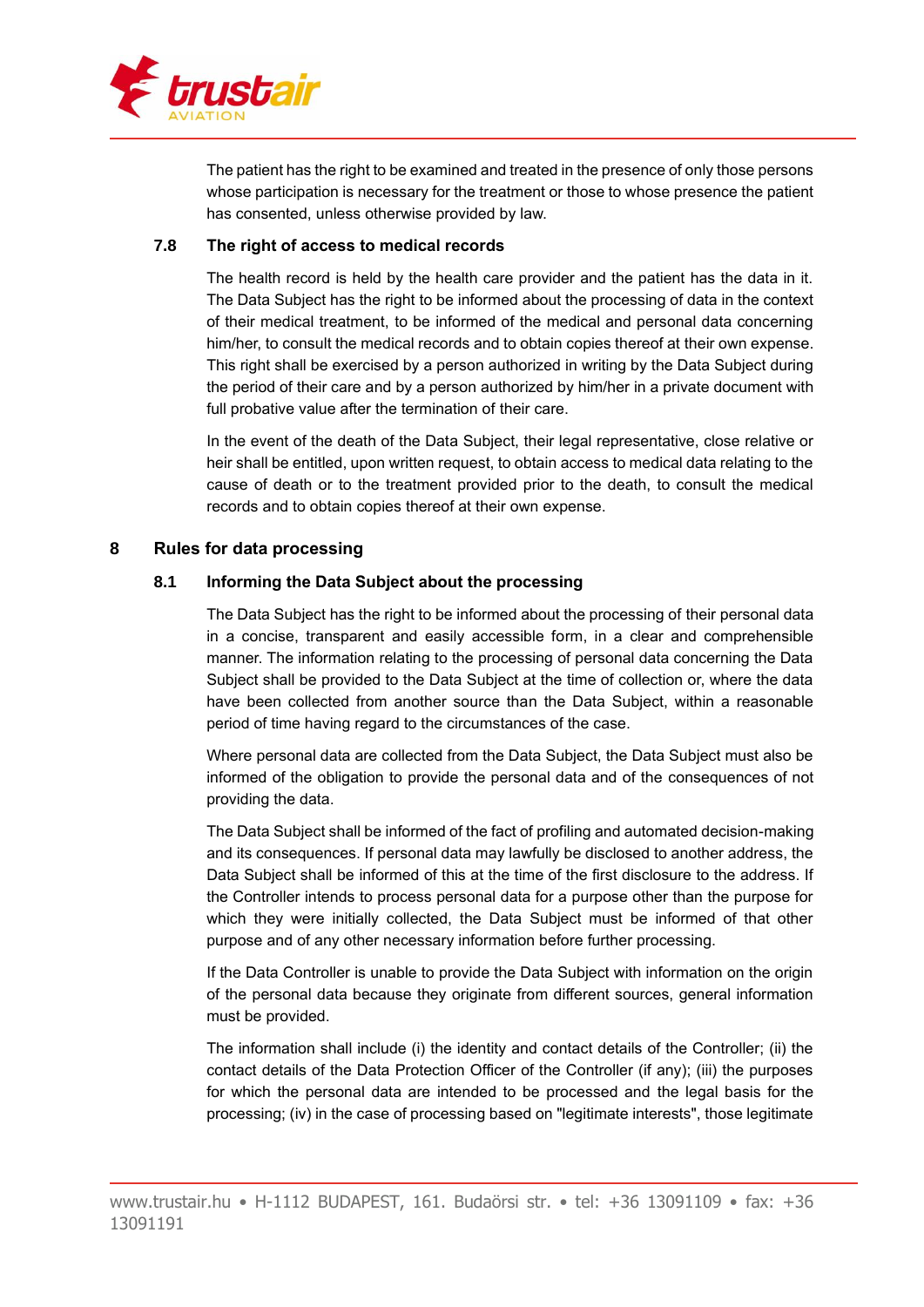

interests; (v) the recipients of the personal data; (vi) the envisaged duration of the processing; (vii) the right of the Data Subject to request the Controller to access, rectify, erase or restrict the processing of personal data relating to him or her and to object to the processing of such personal data, and the Data Subject's right to data portability; (viii) the right to lodge a complaint with a supervisory authority; (ix) whether the provision of the data is a prerequisite for the conclusion of a contract and the possible consequences of not providing the data; and (x) any automated decision-making, including profiling.

# **8.2 Lawfulness of processing**

The processing of personal data is lawful if at least one of the following conditions are met:

- (a) the Data Subject has given their consent to the processing of their personal data (Article 6 Section (1) paragraph (a) of the GDPR), or
- (b) processing is necessary for the performance of a contract to which the Data Subject is a party or for the purposes of taking steps at the request of the Data Subject prior to entering into a contract (Article 6 Section (1) paragraph (b) of the GDPR); or
- (c) processing is necessary for compliance with a legal obligation to which the controller is subject (Article 6 Section (1) paragraph (c) of the GDPR); or
- (d) the processing is necessary for the protection of the vital interests of the Data Subject or of another natural person (Article 6(1)(d) of the GDPR); or
- (e) the processing is necessary for the performance of a task carried out in the public interest (Article 6 Section (1) paragraph (e) of the GDPR), or
- (f) the processing is necessary for the purposes of the legitimate interests pursued by the Controller or a third party, except where such interests are overridden by the interests or fundamental rights and freedoms of the Data Subject which require the protection of personal data, in particular where the Data Subject is a child (Article 6 Section (1) paragraph (f) of the GDPR)

# **9 Scope of personal data processed by the controller, purpose, legal basis and duration of each processing operation**

#### **9.1 Patient air transport**

The Data Controller may process the personal identification data and health data of individuals (and their legal representative, named relatives) who request or actually use air patient transport (collectively) as Data Subjects necessary and sufficient for identification and air passenger transport for the following main purposes (Section 4 paragraph (1) of the Health Care Act):

- (a) recording and assessing patient transport needs;
- (b) providing patient transport care;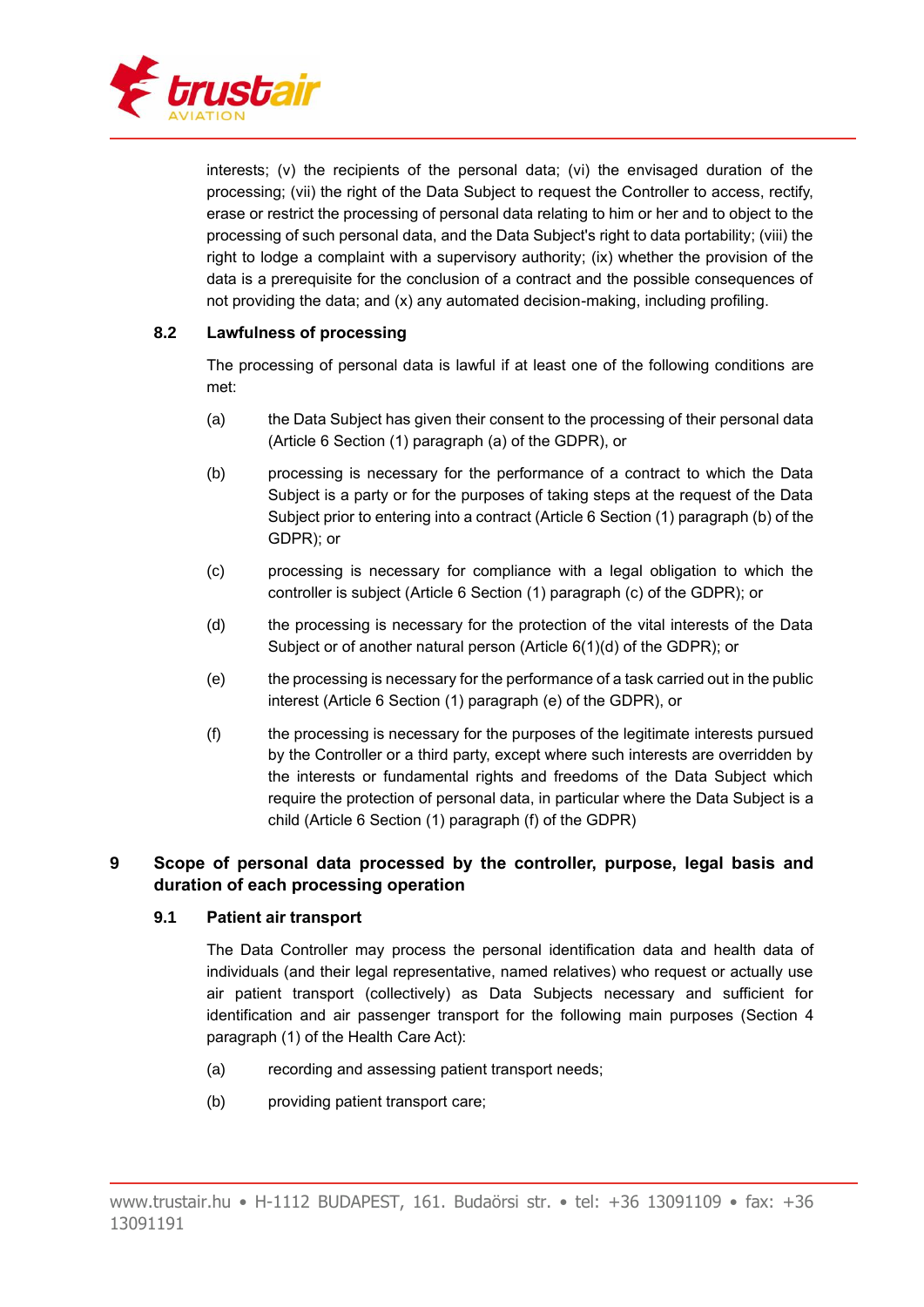

- (c) promoting the preservation, improvement and maintenance of health;
- (d) to promote effective medical treatment;
- (e) monitoring the health of the Data Subject;
- (f) taking measures necessary in the interests of public health, public health and epidemiology;

| Scope of personal data<br>processed                                                                                                                                                                                                                                                                                                                                                                                                                                                                                                                                                                                                                                                   | Legal basis for data<br>processing                                                                                                                                                      | Purpose of data<br>processing                                                                                                               | <b>Duration of data</b><br>processing                                                                                                                                                                                                                               |
|---------------------------------------------------------------------------------------------------------------------------------------------------------------------------------------------------------------------------------------------------------------------------------------------------------------------------------------------------------------------------------------------------------------------------------------------------------------------------------------------------------------------------------------------------------------------------------------------------------------------------------------------------------------------------------------|-----------------------------------------------------------------------------------------------------------------------------------------------------------------------------------------|---------------------------------------------------------------------------------------------------------------------------------------------|---------------------------------------------------------------------------------------------------------------------------------------------------------------------------------------------------------------------------------------------------------------------|
| Full name;<br>$\bullet$<br>Birth name:<br>$\bullet$<br>Place and date of<br>birth:<br>Mother's maiden<br>$\bullet$<br>name;<br>Address, place of<br>residence;<br>Social security<br>$\bullet$<br>number (social<br>security number);<br>Citizenship;<br>$\bullet$<br>Details of the<br>insurer/insurance<br>company if care is<br>financed by an<br>insurer;<br>Medical history,<br>$\bullet$<br>medical history,<br>results of tests and<br>examinations used as<br>a basis for diagnosis<br>and treatment plan,<br>date of tests, final<br>reports;<br>Data on drug<br>$\bullet$<br>hypersensitivity;<br>Name and<br>identification number<br>of the doctor<br>administering care. | Article 6 Section (1)<br>paragraph (e) and Article<br>9 Section (2)<br>paragraph(h) GDPR.<br>According to Section 4 of<br>the Eüak.tv.                                                  | Deciding, preparing<br>and organizing the<br>transportability of the<br>patient concerned.                                                  | If the air transport of the<br>Data Subject is not<br>recommended, the data<br>will be deleted on the<br>sixtieth (60th) day the<br>contact. Otherwise, the<br>duration of data<br>processing will be as<br>follows.                                                |
| Full name;<br>$\bullet$<br>Birth name:<br>$\bullet$<br>Place and date of<br>birth:<br>Mother's maiden<br>name;<br>Address, place of<br>$\bullet$<br>residence;<br>Social security<br>$\bullet$<br>number (social<br>security number);<br>Citizenship;                                                                                                                                                                                                                                                                                                                                                                                                                                 | Article 6 Section (1)<br>paragraph (c) and Article<br>9 Section (2) paragraph<br>(h) of the GDPR.<br>Based on Section 4 of<br>the Eüak.tv.<br>Pursuant to Section 27/A<br>of the AT Act | Ensure the safe and<br>appropriate air<br>transport of the<br>patient from abroad<br>and their entry into<br>the country of<br>destination. | The medical<br>documentation shall be<br>kept for at least 30<br>(thirty) years from the<br>date of data recording,<br>and the final report for<br>at least 50 (fifty) years<br>(Section 30<br>paragraph(1) of the<br>Health Care Act).By<br>way of derogation, the |

(g) the enforcement of patients' rights.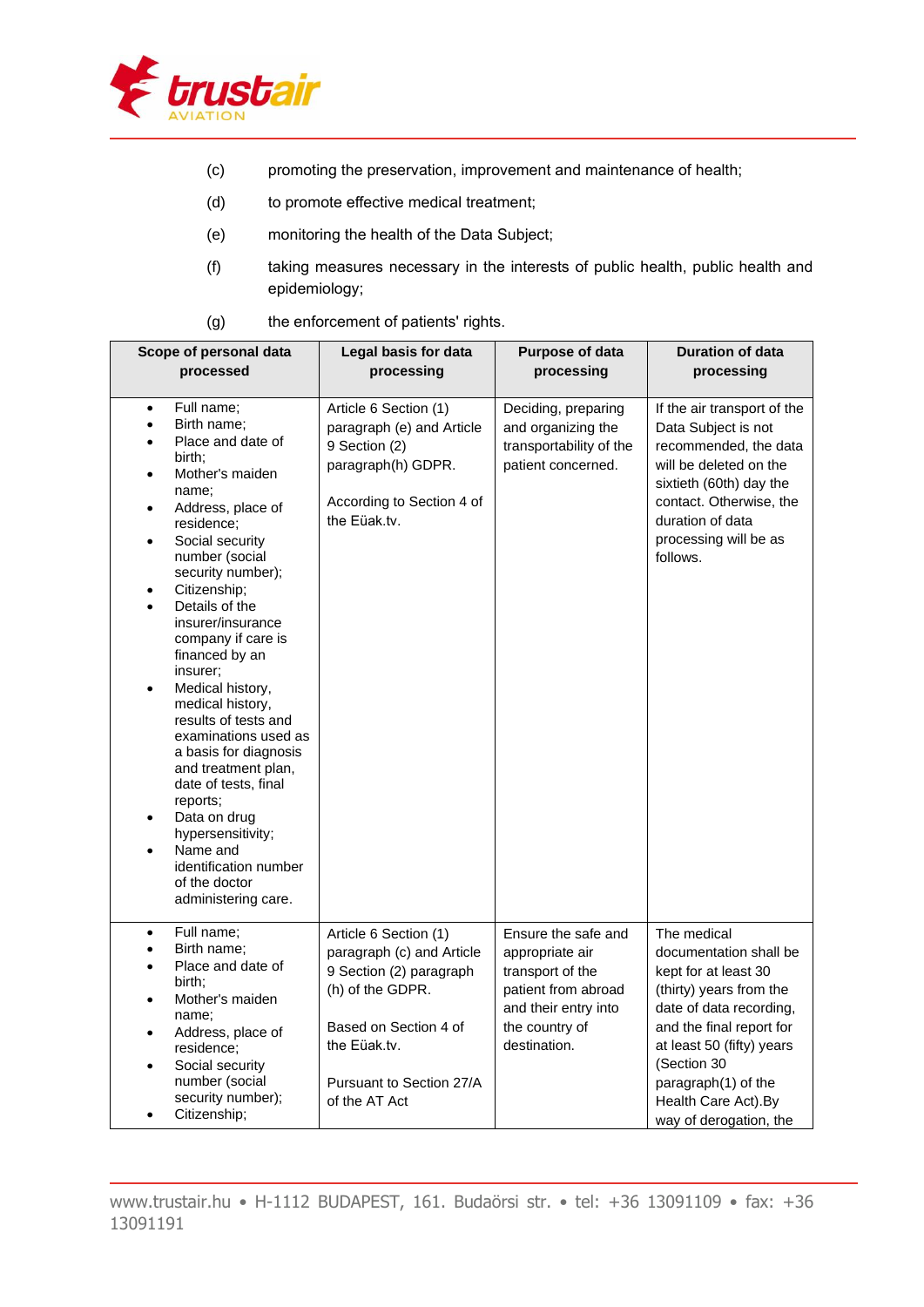

| $\bullet$<br>٠<br>٠<br>$\bullet$<br>٠<br>$\bullet$<br>$\bullet$ | Details of the<br>insurer/insurance<br>company if care is<br>financed by an<br>insurer;<br>In the case of a Data<br>Subject with capacity<br>to act, the name,<br>address and contact<br>details (telephone<br>number or email<br>address) of the<br>person to be notified;<br>Name, address,<br>contact details<br>(telephone number or<br>email address) of the<br>legal representative<br>in the case of a minor<br>or a patient with<br>partial or full<br>incapacity;<br>Medical history,<br>results of tests and<br>examinations used as<br>a basis for diagnosis<br>and treatment plan,<br>date of tests, final<br>reports;<br>Data on drug<br>hypersensitivity;<br>Name and<br>identification number<br>of the doctor<br>administering care;<br>Travel document<br>number, expiry date<br>(copy of identity card<br>or passport);<br>All other data and<br>facts that may<br>influence the patient's<br>recovery. | Air travel ord, Section 8                                                                                                         |                                                                                                                                                                                       | record made by<br>diagnostic imaging shall<br>be kept for 10 (ten)<br>years from the date of<br>its making, and the<br>report of the record<br>shall be kept for 30<br>(thirty) years from the<br>date of its making<br>(Section 30 (2) of the<br>Health Care Act). |
|-----------------------------------------------------------------|---------------------------------------------------------------------------------------------------------------------------------------------------------------------------------------------------------------------------------------------------------------------------------------------------------------------------------------------------------------------------------------------------------------------------------------------------------------------------------------------------------------------------------------------------------------------------------------------------------------------------------------------------------------------------------------------------------------------------------------------------------------------------------------------------------------------------------------------------------------------------------------------------------------------------|-----------------------------------------------------------------------------------------------------------------------------------|---------------------------------------------------------------------------------------------------------------------------------------------------------------------------------------|---------------------------------------------------------------------------------------------------------------------------------------------------------------------------------------------------------------------------------------------------------------------|
| $\bullet$<br>٠                                                  | Full name;<br>Date of birth;<br><b>Travel document</b><br>number, expiry date<br>(copy of identity card<br>or passport)                                                                                                                                                                                                                                                                                                                                                                                                                                                                                                                                                                                                                                                                                                                                                                                                   | Article 6 Section (1)<br>paragraph (e) of the<br>GDPR.<br>Pursuant to Section 27/A<br>of the AT Act.<br>Air travel ord, Section 8 | Together with the<br>Data Subject, ensure<br>the proper and safe<br>repatriation and entry<br>into the country of<br>destination of their<br>relative and/or legal<br>representative. | The general limitation<br>period after the use of<br>the service is 5 (five)<br>years (Civil Code.<br>Section 6:22 paragraph<br>$(1)$ ).                                                                                                                            |
| ٠                                                               | Full name;<br>Contact (phone or<br>email)                                                                                                                                                                                                                                                                                                                                                                                                                                                                                                                                                                                                                                                                                                                                                                                                                                                                                 | Article 6 Section (1)<br>paragraph(e) of the<br>GDPR.                                                                             | Maintaining contact<br>with a relative of the<br>Data Subject.                                                                                                                        | The general limitation<br>period after the use of<br>the service is 5 (five)<br>years (Civil Code.                                                                                                                                                                  |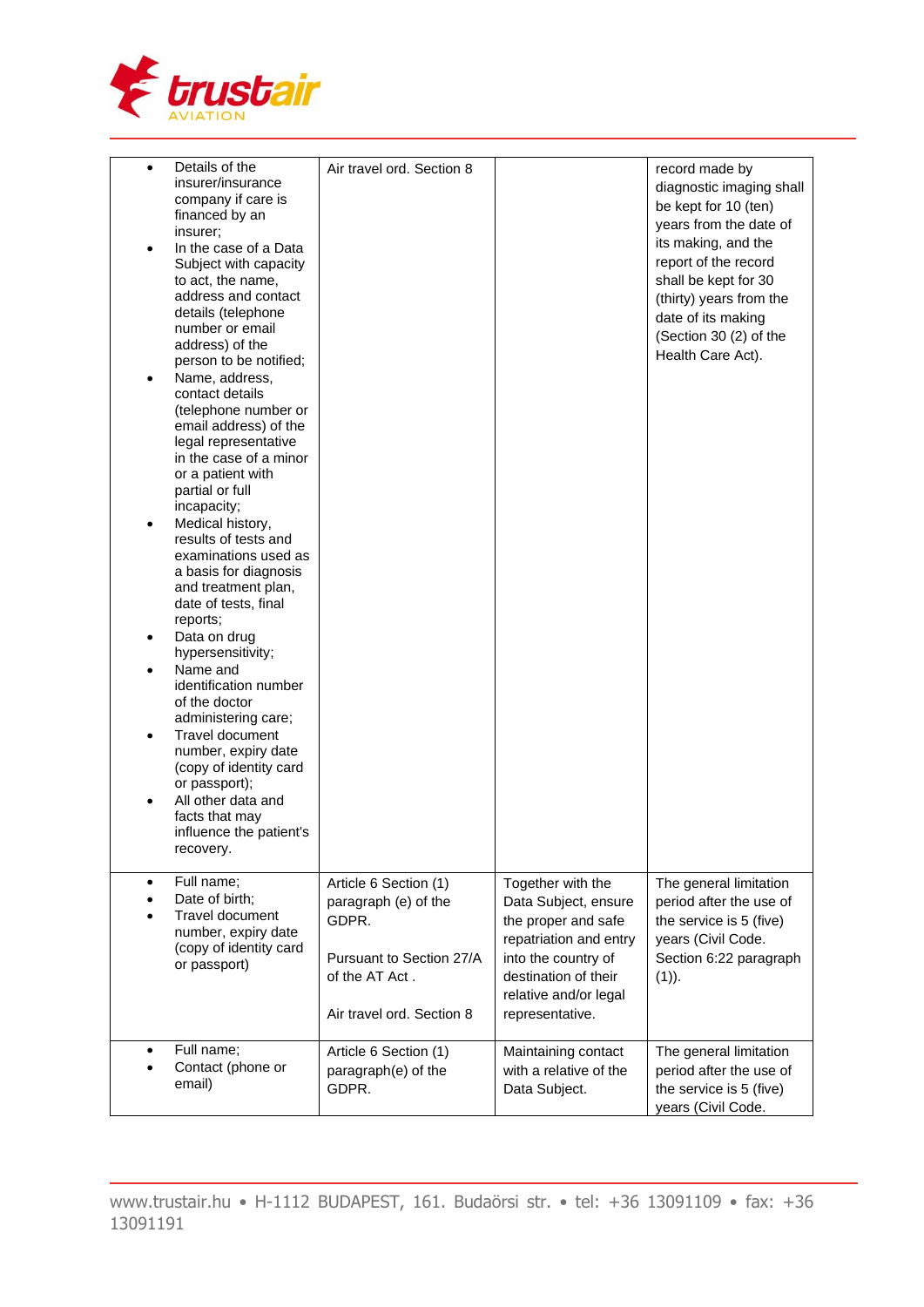

|                                                                                                                                          |                                                        |                                                                                                                                                     | Section 6:22 paragraph<br>$(1)$ ).                                                                                                                                                                                                                                                                                                                                                                                                                                                                                                         |
|------------------------------------------------------------------------------------------------------------------------------------------|--------------------------------------------------------|-----------------------------------------------------------------------------------------------------------------------------------------------------|--------------------------------------------------------------------------------------------------------------------------------------------------------------------------------------------------------------------------------------------------------------------------------------------------------------------------------------------------------------------------------------------------------------------------------------------------------------------------------------------------------------------------------------------|
| Full name of the<br>doctor administering<br>care:<br>Identification number:<br>Contact details<br>(phone number<br>and/or email address) | Article 6 Section (1)<br>paragraph (e) of the<br>GDPR. | Ensuring safe and<br>appropriate air<br>transport of the<br>patient from abroad<br>in accordance with<br>the condition of the<br>patient concerned. | The medical<br>documentation shall be<br>kept for at least 30<br>(thirty) years from the<br>date of data recording,<br>and the final report for<br>at least 50 (fifty) years<br>(Section 30<br>paragraph(1) of the<br>Health Care Act).By<br>way of derogation, the<br>record made by<br>diagnostic imaging shall<br>be kept for 10 (ten)<br>years from the date of<br>its making, and the<br>report of the record<br>shall be kept for 30<br>(thirty) years from the<br>date of its making<br>(Section 30 (2) of the<br>Health Care Act). |

In the course of processing, the Data Controller may receive personal data relating to the Data Subject from third parties (such as insurers, assistance providers and relatives).

Pursuant to Article 28 of the Health Care Act, in order to transport the Data Subject to a hospital for further medical treatment, the Data Controller is obliged to order a ground patient transport service that meets the needs of the patient and to provide the Data Controller with information about the Data Subject and their condition, and to provide the medical documentation at the same time as the transport is provided.

The Data Controller uses a data processor for the flight organisation, to whom it transfers the data necessary for the journey and the entry into the country of destination.

The personal data of the Patient concerned are held on paper and in an electronic database.

Under the relevant provision of the Privacy Code, the Data Subject is required to provide credible proof of their personal data.

Health data and personal identification data (in relation to health) may also be processed for the purposes specified in Section 4 paragraph (2) of the Health Care Act, in cases specified by law.

Pursuant to the Health Care Act, health data may also be processed for purposes other than those set out above in this Policy, either in full or for specific processing activities, with the consent of the Data Subject or their legal or authorised representative, given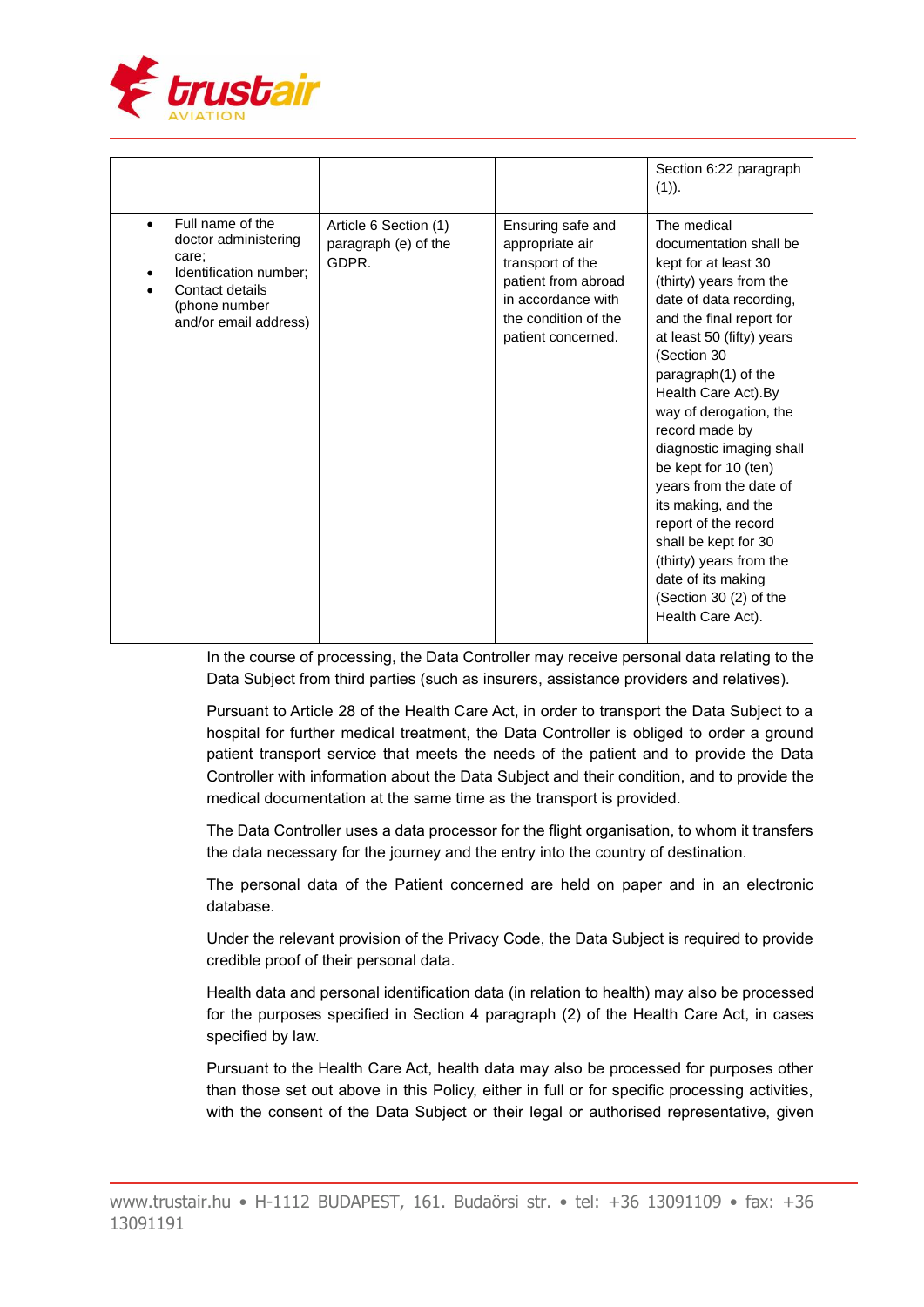

voluntarily and on the basis of appropriate information, clearly expressing their wishes and providing credible evidence that a lawful declaration has been made.

The retention of medical records beyond the time limit provided for in the Eüak.tv is possible if (i) they can be linked to other medical records of the Data Subject which are not older than 30 (thirty) years, and (ii) the nature of the disease, (iii) the nature of the treatment, (iv) the Data Subject, or (v) for reasons of general scientific and cultural history, they are of scientific significance.

The provision of health and personal identification data (in relation to health) by the Data Subject is voluntary, with the exception of the personal identification data required for the provision of health care and the data required under Article 13 of the Health Care Act.

In the event that the Data Subject voluntarily contacts the healthcare network, their consent to the processing of their health and personal data relating to the treatment shall be deemed to have been given, unless otherwise stated, and the Data Subject (legal representative or relative) shall be informed thereof. In cases of urgent necessity and where the Data Subject lacks capacity to consent, there shall be a presumption of voluntariness.

The Data Subject (legal representative, relative) is obliged to provide health and personal identification data to the Data Controller upon request of the patient care provider (Section 13 of the Health Care Act),

- (a) if it is probable or confirmed that they are infected by a pathogen of a disease listed in Annex 1 of the Health Care Act, or suffers from poisoning of infectious origin or infectious disease, except in the case provided for in paragraph (6) of Article 15;
- (b) if it is necessary to carry out the screening and aptitude tests listed in Annex 2 to the Health and Safety at Work Act;
- (c) in case of acute poisoning;
- (d) if it is probable that the Data Subject suffers from an occupational disease as defined in Annex 3 of the Health and Safety Act;
- (e) if the provision of the data is necessary for the treatment, health care or protection of the health of the unborn child or minor child;
- (f) if the competent authority has ordered the investigation for the purposes of law enforcement, crime prevention, prosecution, judicial proceedings or proceedings by the administrative authorities or the police;
- (g) if the information is required for the purpose of verification under the National Security Services Act.

In the case of data processing and data handling pursuant to Section 4 (1) of the Eüak.tv., all health data relating to the illness of the data subject may be transmitted, which, according to the decision of the treating physician, is important for the treatment of the illness, unless the Data Subject prohibits this in writing or in a statement in the register of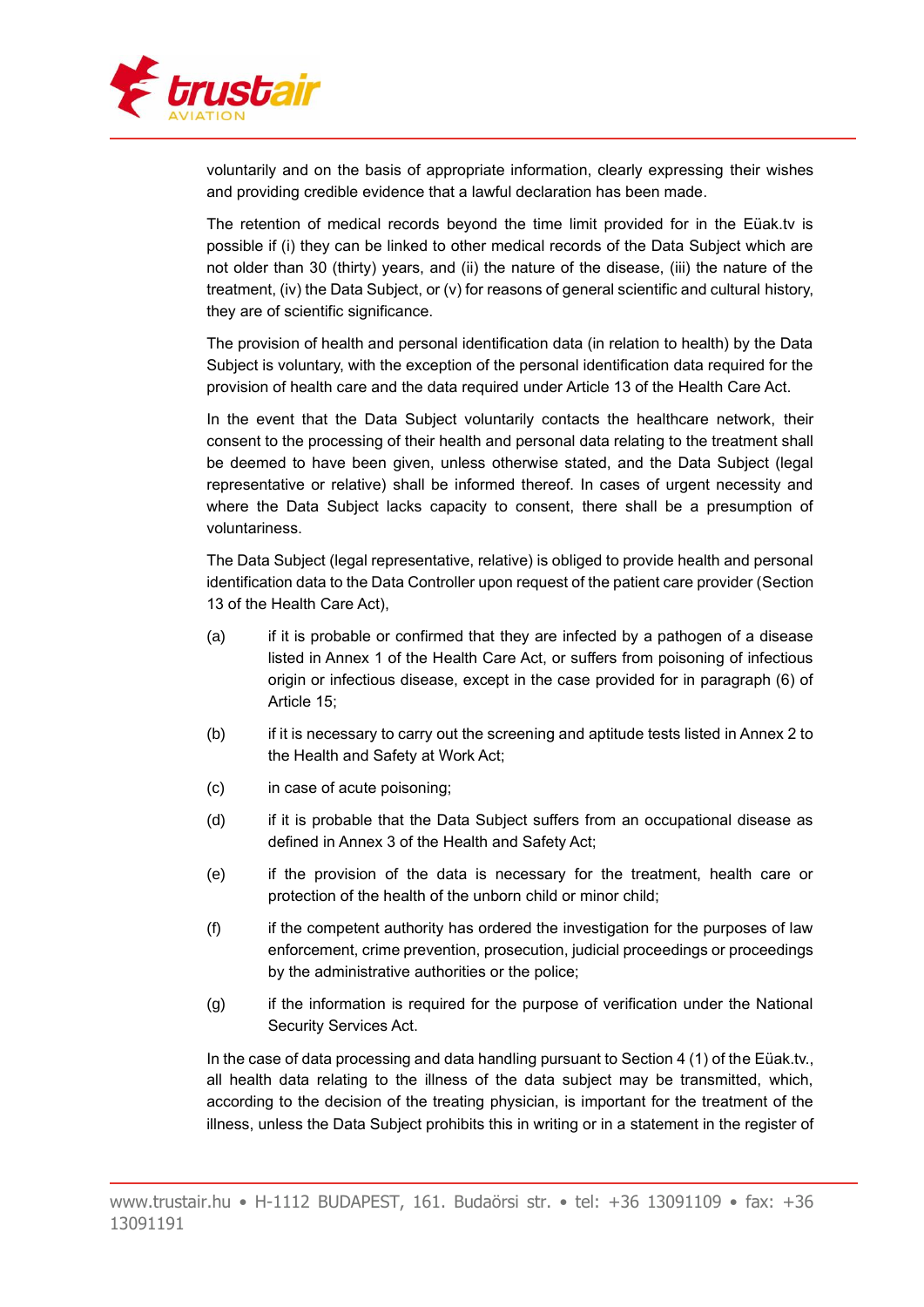

self-determination. The Data Subject must be informed of this possibility before the transfer. In cases pursuant to Article 13 of the Eüak.tv., health and personal data shall be transmitted despite the Data Subject's objection.

Pursuant to Section 28 paragraph (3) of the Health Care Act, the Data Controller is obliged to prepare a so-called trasport report on the events during the treatment, which is forwarded to the insurance companies, assistance providers and hospitals that continue to treat the patient on behalf of the Data Subject. This document will form part of the medical record.

In case of urgent need, all medical and personal data known to the treating physician that may be related to the treatment may be transmitted.

#### **9.2 Business travel**

The Data Controller may process the personal identification data of individuals requesting and using business travel as Data Subjects necessary and sufficient for the identification and transportation by air of the Data Subjects on the basis of:

| Scope of personal data<br>processed                                                                                                                   | Legal basis for<br>processing                                                                                               | <b>Purpose of data</b><br>processing                                                                                           | <b>Duration of data</b><br>processing                                                                                                                                                                                                                                                                                                                                                                                                                                                                |
|-------------------------------------------------------------------------------------------------------------------------------------------------------|-----------------------------------------------------------------------------------------------------------------------------|--------------------------------------------------------------------------------------------------------------------------------|------------------------------------------------------------------------------------------------------------------------------------------------------------------------------------------------------------------------------------------------------------------------------------------------------------------------------------------------------------------------------------------------------------------------------------------------------------------------------------------------------|
| Full name;<br>$\bullet$<br>Email address;<br>Departure and<br>destination;<br>Planned date;<br>Other travel<br>information (number<br>of passengers). | Article 6 Section (1)<br>paragraph (a) of the<br>GDPR.                                                                      | Preparation of a<br>quotation.                                                                                                 | If the commercial<br>relationship is not<br>established, the data<br>will be deleted on the<br>30th (thirtieth) day after<br>the last contact.                                                                                                                                                                                                                                                                                                                                                       |
| Full name;<br>$\bullet$<br>Date of birth;<br><b>Travel document</b><br>number, expiry date<br>(copy of identity card<br>or passport)<br>Address.      | Article $6(1)(b)$ and (c) of<br>the GDPR.<br><b>Pursuant to Section</b><br>27/A of the AT act.<br>Air travel ord, Section 8 | Arranging flights and<br>boarding in the country<br>of destination for the<br>Data Subjects in order<br>to use their services. | The general limitation<br>period after termination<br>of the contract is 5 (five)<br>years (Civil Code.<br>Section 6:22 paragraph<br>$(1)$ ).<br>Pursuant to the<br>Accounting Act, the<br>data processed for the<br>purpose of issuing and<br>storing the voucher<br>shall be processed for a<br>period of 8 (eight) years<br>after the termination of<br>the contract (Section<br>169 paragraph (2) of<br>the Accounting Act).<br>Management and<br>retention of accounting<br>documents until the |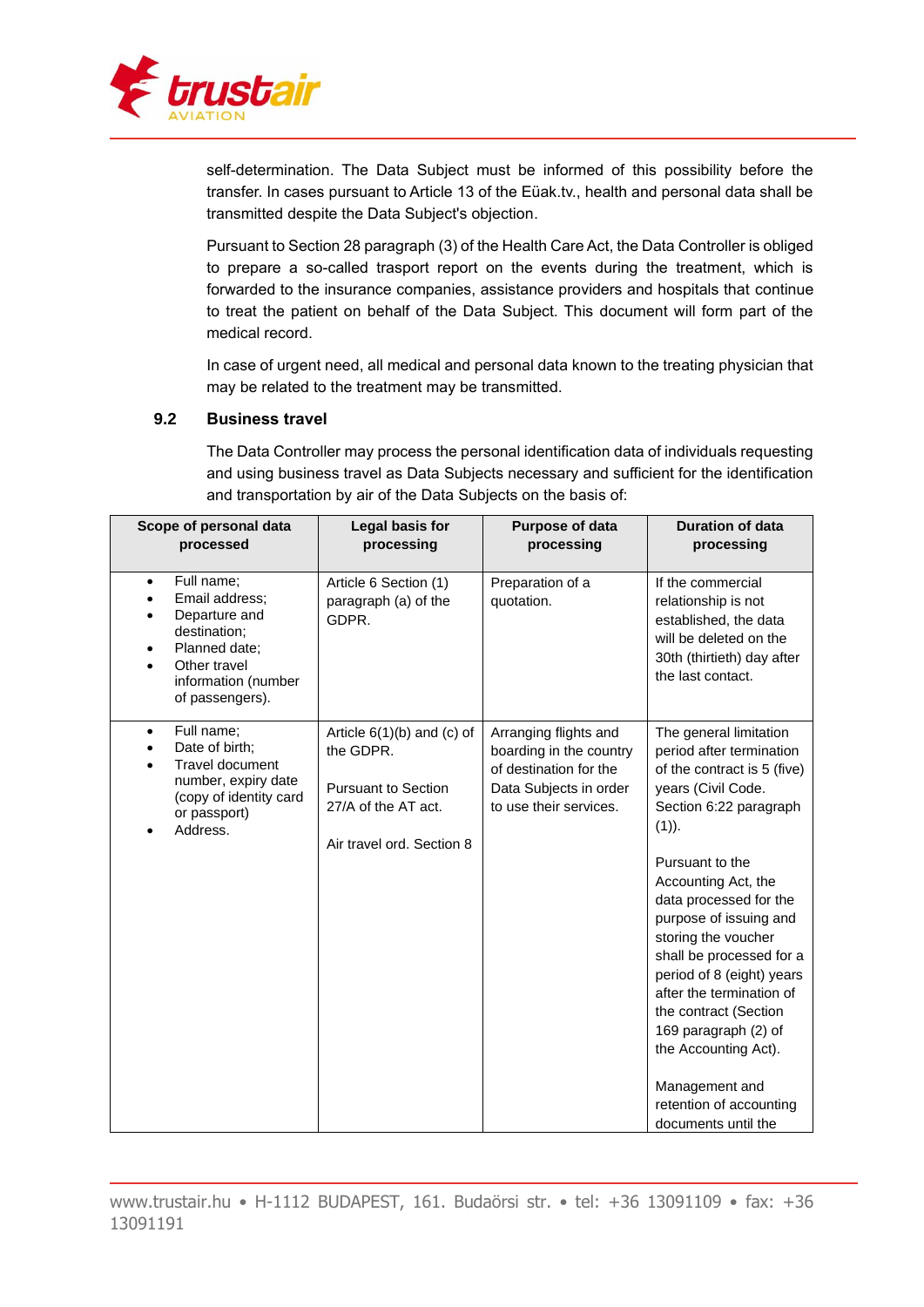

|                                          |                                                        |                                                                                                                                                                                          | right to assess tax has<br>expired, i.e. for 5 (five)<br>years from the end of<br>the year in which the<br>return based on the<br>document was filed<br>(Taxation Act Section<br>47 paragraph (1)<br>Section 164 paragraph<br>(1)                                                                                                         |
|------------------------------------------|--------------------------------------------------------|------------------------------------------------------------------------------------------------------------------------------------------------------------------------------------------|-------------------------------------------------------------------------------------------------------------------------------------------------------------------------------------------------------------------------------------------------------------------------------------------------------------------------------------------|
| Full name;<br>Date of birth:<br>Address. | Article 6 Section (1)<br>paragraph (f) of the<br>GDPR. | Enforcement of the<br>claims of the Data<br>Controller arising from<br>the above legal<br>relationships<br>(management of<br>receivables, collection,<br>enforcement of other<br>claims) | Until the expiry of the<br>general limitation period<br>of 5 (five) years<br>following the<br>termination of the<br>contract or, if a claim<br>has been asserted by<br>or against the Data<br>Controller in relation to<br>the Data Subject, the<br>final adjudication of the<br>claim (Civil Code.<br>Section 6:22 paragraph<br>$(1)$ ). |

The Data Controller uses a data processor for the flight organisation, to whom it transfers the data necessary for the journey and the entry into the country of destination.

## **9.3 Cargo**

The Data Controller may process the data of companies and their contact persons requesting and using cargo services as Data Subjects on the basis of the following:

| Scope of personal data<br>processed                                                                                                                                            | Legal basis for data<br>processing                     | <b>Purpose of data</b><br>processing                                                                   | Duration of data<br>processing                                                                                                                 |
|--------------------------------------------------------------------------------------------------------------------------------------------------------------------------------|--------------------------------------------------------|--------------------------------------------------------------------------------------------------------|------------------------------------------------------------------------------------------------------------------------------------------------|
| Full name:<br>٠<br>Email address:<br>Departure and<br>destination:<br>Planned date:<br>Other travel<br>$\bullet$<br>information (details of<br>products to be<br>transported). | Article $6(1)(a)$ of the<br>GDPR.                      | Preparation of a<br>quotation.                                                                         | If the commercial<br>relationship is not<br>established, the data<br>will be deleted on the<br>30th (thirtieth) day after<br>the last contact. |
| Full name;<br>٠<br>Address:<br>Phone number;<br>Tax number.                                                                                                                    | Article 6 Section (1)<br>paragraph (b) of the<br>GDPR. | Arranging necessary<br>deliveries for the<br>customer using the<br>services of the Data<br>Controller. | The general limitation<br>period after termination<br>of the contract is 5 (five)<br>years (Civil Code.<br>Section 6:22 paragraph<br>$(1)$ ).  |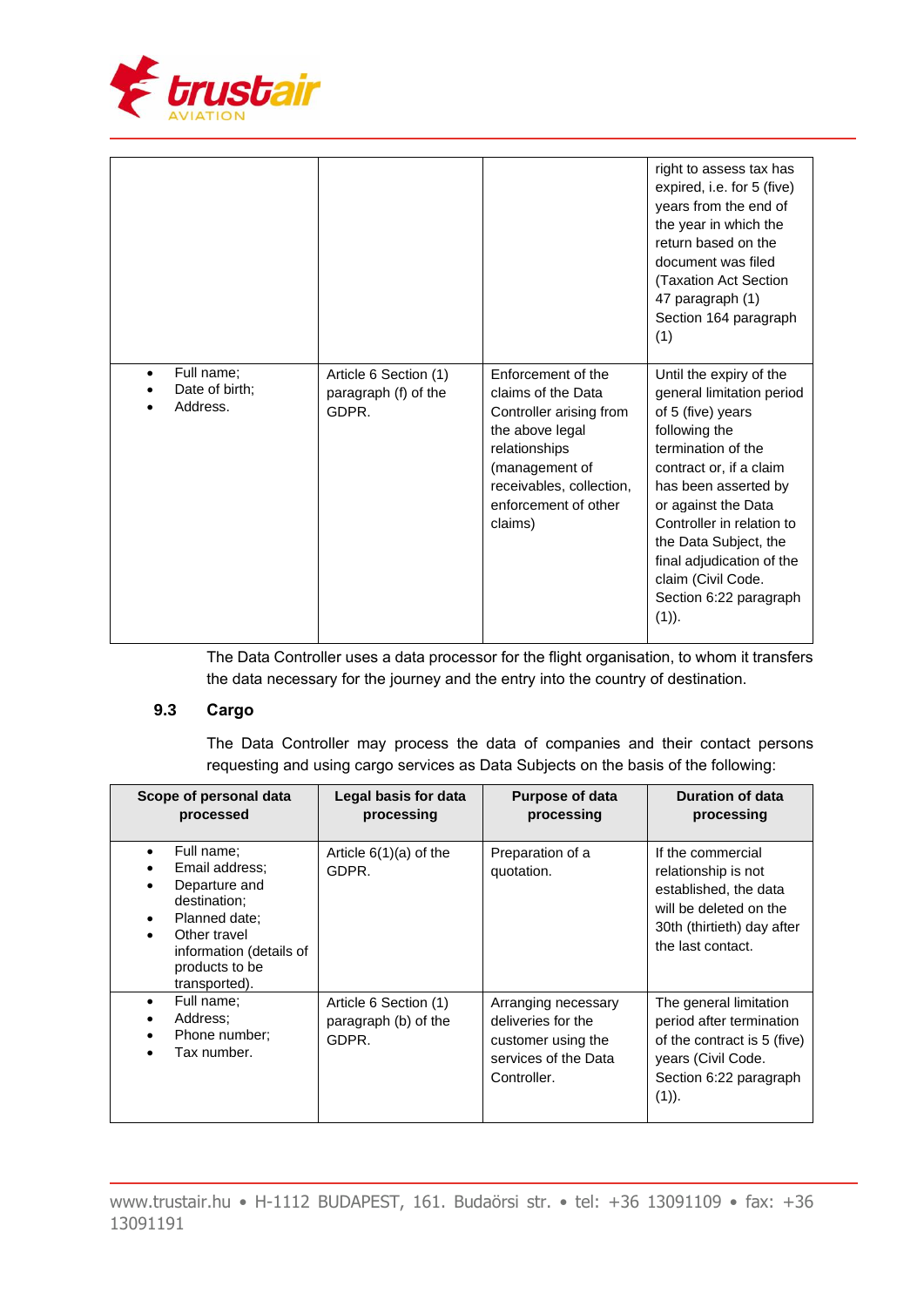

|                                                                                                                                       |                                                                                                                                       |                                                                                                                                                                                          | Pursuant to the<br>Accounting Act, the<br>data processed for the<br>purpose of issuing and<br>storing the voucher<br>shall be processed for a<br>period of 8 (eight) years<br>after the termination of<br>the contract (Section<br>169 paragraph (2) of<br>the Accounting Act).<br>Management and<br>retention of accounting<br>documents until the last<br>date of a valid<br>assessment, that is 5<br>(five) years from the<br>end of the year in which |
|---------------------------------------------------------------------------------------------------------------------------------------|---------------------------------------------------------------------------------------------------------------------------------------|------------------------------------------------------------------------------------------------------------------------------------------------------------------------------------------|-----------------------------------------------------------------------------------------------------------------------------------------------------------------------------------------------------------------------------------------------------------------------------------------------------------------------------------------------------------------------------------------------------------------------------------------------------------|
|                                                                                                                                       |                                                                                                                                       |                                                                                                                                                                                          | the tax return based on<br>the document was filed<br>(Taxation Act Section<br>47. paragraph (1)<br>section 164. paragraph<br>(1)                                                                                                                                                                                                                                                                                                                          |
| Full name;<br>Address;<br>Phone number;<br>Tax number.                                                                                | For the purposes of<br>managing the above<br>legal relationship<br>pursuant to Article 6<br>Section (1) paragraph<br>(f) of the GDPR. | Enforcement of the<br>claims of the Data<br>Controller arising from<br>the above legal<br>relationships<br>(management of<br>receivables, collection,<br>enforcement of other<br>claims) | Until the expiry of the<br>general limitation period<br>of 5 (five) years after<br>the termination of the<br>contract or, if a claim<br>has been asserted by<br>or against the Data<br>Controller in relation to<br>the Data Subject, the<br>final adjudication of the<br>claim (Civil Code<br>Section 6:22 paragraph<br>$(1)$ ).                                                                                                                         |
| Full name;<br>$\bullet$<br>Phone number;<br>Your electronic<br>notification address<br>(e-mail address);<br>Name of your<br>employer. | Article 6 Section (1)<br>paragraph (f) of the<br>GDPR.                                                                                | <b>Relations with</b><br>contractual and other<br>partners in the course<br>of the Data Controller's<br>operations                                                                       | Until the limitation<br>period following the<br>termination of the legal<br>relationship, which is 5<br>(five) years (Civil Code<br>Section. 6:22 paragraph<br>$(1)$ ).                                                                                                                                                                                                                                                                                   |

# **9.4 Patient care**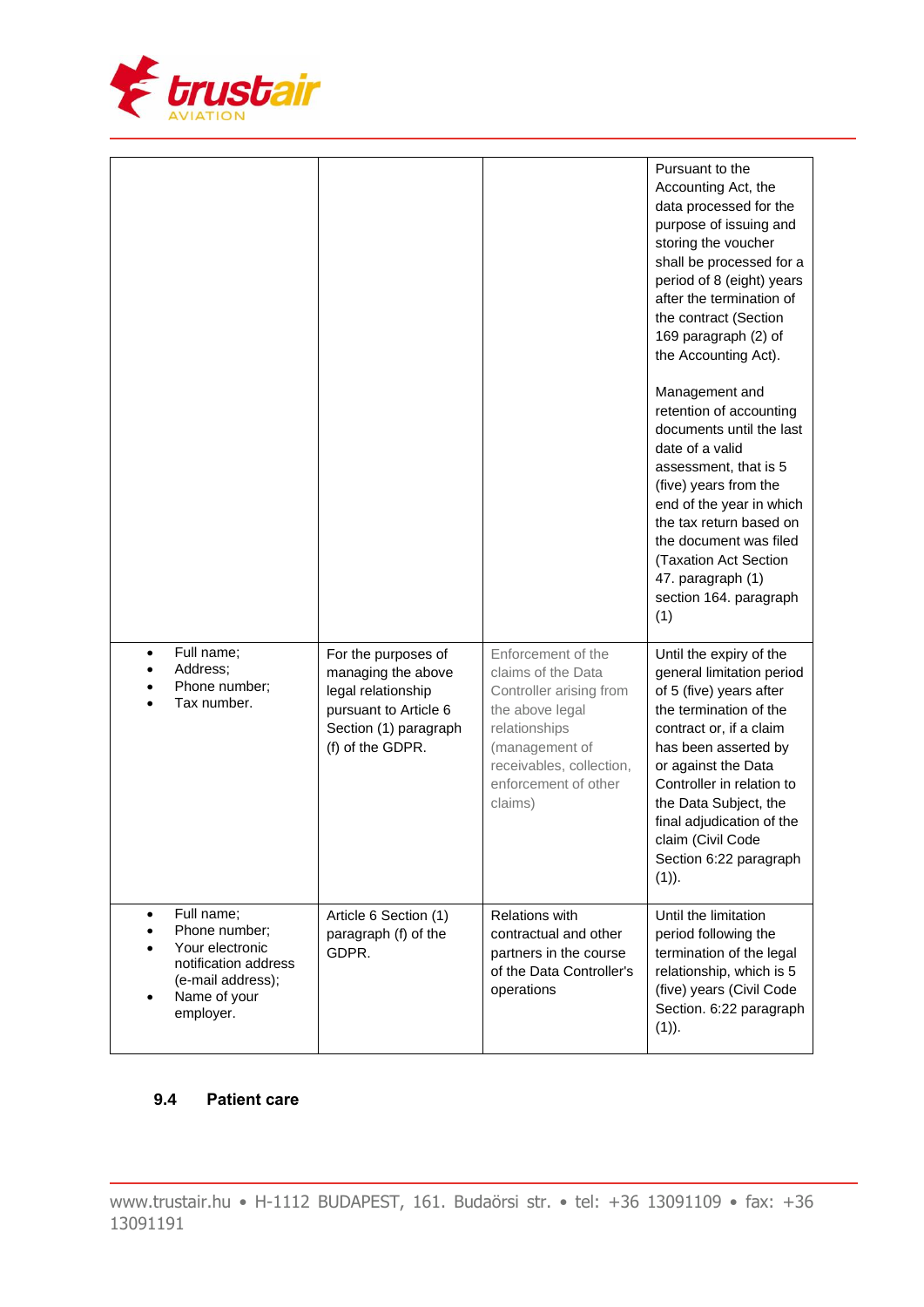

The Data Controller may process the personal identification data and health data of individuals (or their legal representative, named relative) (collectively) who apply for or actually use the service as Data Subjects, which are necessary and sufficient for identification, for the following main purposes:

| Scope of personal data                                                                                                                                                                                                                                                                                                                                                                                                                                                                                                                                                                                                                                              | Legal basis for data                                                                                                                                              | <b>Purpose of data</b>                                                          | <b>Duration of data</b>                                                                                                                                                                                                                   |
|---------------------------------------------------------------------------------------------------------------------------------------------------------------------------------------------------------------------------------------------------------------------------------------------------------------------------------------------------------------------------------------------------------------------------------------------------------------------------------------------------------------------------------------------------------------------------------------------------------------------------------------------------------------------|-------------------------------------------------------------------------------------------------------------------------------------------------------------------|---------------------------------------------------------------------------------|-------------------------------------------------------------------------------------------------------------------------------------------------------------------------------------------------------------------------------------------|
| processed                                                                                                                                                                                                                                                                                                                                                                                                                                                                                                                                                                                                                                                           |                                                                                                                                                                   |                                                                                 |                                                                                                                                                                                                                                           |
| Full name;<br>$\bullet$<br>Birth name;<br>$\bullet$<br>Place and date of<br>٠<br>birth:<br>Mother's maiden<br>$\bullet$<br>name;<br>Address, place of<br>residence;<br>Social security<br>$\bullet$<br>number:<br>Citizenship;<br>Details of the<br>insurer/insurance<br>company if the care<br>service is financed by<br>an insurer;<br>Medical history,<br>$\bullet$<br>results of tests and<br>examinations used as<br>a basis for diagnosis<br>and as part of a<br>treatment plan, date<br>of tests, final reports;<br>Data on drug<br>$\bullet$<br>hypersensitivity;<br>Name and<br>$\bullet$<br>identification number<br>of the doctor<br>administering care; | processing<br>Article 6 Section (1)<br>paragraph (e) and<br>Article 9 Section (2)<br>paragraph (h) of the<br>GDPR.<br>According to Section 4<br>of the Eüak. Act. | processing<br>Organizing and<br>preparing the care of<br>the patient concerned. | processing<br>If the air transport of the<br>Data Subject is not<br>recommended, the data<br>will be deleted on the<br>30th (thirtieth) day after<br>the contact. Otherwise,<br>the duration of data<br>processing will be as<br>follows. |
| All other data and<br>$\bullet$<br>facts that may<br>influence the patient's<br>recovery.                                                                                                                                                                                                                                                                                                                                                                                                                                                                                                                                                                           |                                                                                                                                                                   |                                                                                 |                                                                                                                                                                                                                                           |
| Full name;<br>$\bullet$                                                                                                                                                                                                                                                                                                                                                                                                                                                                                                                                                                                                                                             | Article 6 Section (1)                                                                                                                                             | Ensure the safe and                                                             | Medical documentation                                                                                                                                                                                                                     |
| Birth name:<br>Place and date of                                                                                                                                                                                                                                                                                                                                                                                                                                                                                                                                                                                                                                    | paragraph (c) and                                                                                                                                                 | appropriate air                                                                 | shall be kept for at least                                                                                                                                                                                                                |
| birth;                                                                                                                                                                                                                                                                                                                                                                                                                                                                                                                                                                                                                                                              | Article 9 Section (2)<br>paragraph (h) of the                                                                                                                     | transport of the patient<br>concerned and their                                 | 30 (thirty) years from<br>the date of data                                                                                                                                                                                                |
| Mother's maiden<br>name;                                                                                                                                                                                                                                                                                                                                                                                                                                                                                                                                                                                                                                            | GDPR.                                                                                                                                                             | admission to the                                                                | recording, and the final                                                                                                                                                                                                                  |
| Address, place of                                                                                                                                                                                                                                                                                                                                                                                                                                                                                                                                                                                                                                                   |                                                                                                                                                                   | country of destination.                                                         | report shall be kept for                                                                                                                                                                                                                  |
| residence;<br>Social security                                                                                                                                                                                                                                                                                                                                                                                                                                                                                                                                                                                                                                       | Based on Section 4 of<br>the Eüak, Act                                                                                                                            |                                                                                 | at least 50 (fifty) years<br>(Section 30 paragraph                                                                                                                                                                                        |
| number;                                                                                                                                                                                                                                                                                                                                                                                                                                                                                                                                                                                                                                                             |                                                                                                                                                                   |                                                                                 | (1) of the Health Care                                                                                                                                                                                                                    |
| Citizenship;                                                                                                                                                                                                                                                                                                                                                                                                                                                                                                                                                                                                                                                        | <b>Pursuant to Section</b>                                                                                                                                        |                                                                                 | Act). By way of                                                                                                                                                                                                                           |
| Details of the<br>insurer/insurance                                                                                                                                                                                                                                                                                                                                                                                                                                                                                                                                                                                                                                 | 27/A of the AT Act                                                                                                                                                |                                                                                 | derogation, the record                                                                                                                                                                                                                    |
| company if the care<br>service is financed by<br>an insurer;                                                                                                                                                                                                                                                                                                                                                                                                                                                                                                                                                                                                        | Eüak. ord Section 8                                                                                                                                               |                                                                                 | made by diagnostic<br>imaging shall be kept<br>for 10 (ten) years from<br>the date of its making,                                                                                                                                         |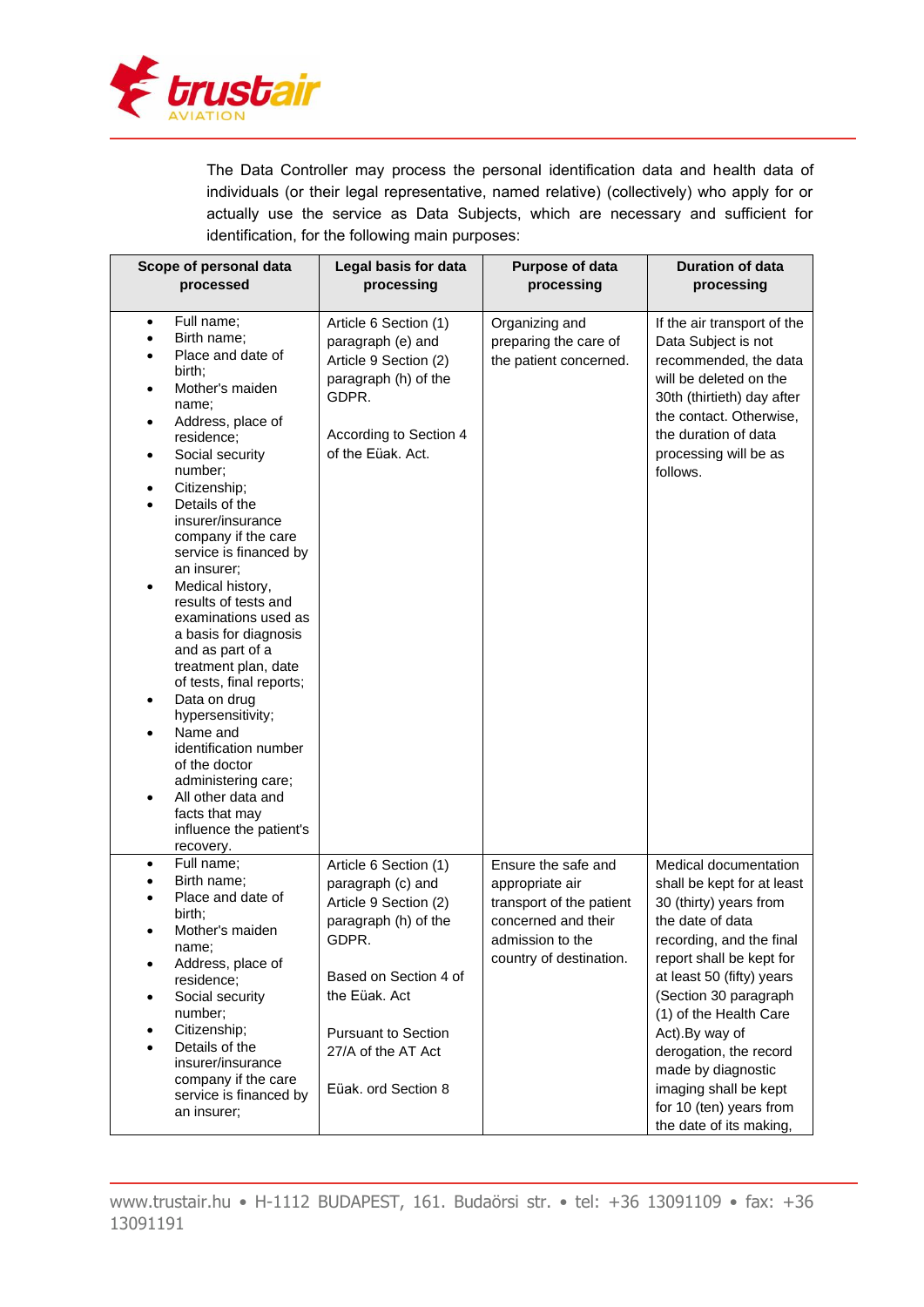

| In the case of a Data<br>Subject with capacity<br>to act, the name,<br>address and contact<br>details (telephone<br>number or email<br>address) of the<br>person to be notified;<br>Name, address,<br>٠<br>contact details<br>(telephone number or<br>email address) of the<br>legal representative<br>in the case of a minor<br>or a patient with<br>partial or full<br>incapacity;<br>Medical history,<br>٠<br>results of tests and<br>examinations used as<br>a basis for diagnosis<br>and treatment plan,<br>date of tests, final<br>reports;<br>Data on drug<br>hypersensitivity;<br>Name and<br>$\bullet$<br>identification number<br>of the doctor<br>administering care;<br>Travel document<br>٠<br>(copy of identity card<br>or passport);<br>All other data and<br>$\bullet$<br>facts that may<br>influence the patient's<br>recovery. |                                                                                                                                   |                                                                                                                                                                                              | and the report of the<br>record shall be kept for<br>30 (thirty) years from<br>the date of its making<br>(Section 30 paragrap<br>(2) of the Health Care<br>Act). |
|--------------------------------------------------------------------------------------------------------------------------------------------------------------------------------------------------------------------------------------------------------------------------------------------------------------------------------------------------------------------------------------------------------------------------------------------------------------------------------------------------------------------------------------------------------------------------------------------------------------------------------------------------------------------------------------------------------------------------------------------------------------------------------------------------------------------------------------------------|-----------------------------------------------------------------------------------------------------------------------------------|----------------------------------------------------------------------------------------------------------------------------------------------------------------------------------------------|------------------------------------------------------------------------------------------------------------------------------------------------------------------|
| Full name;<br>$\bullet$<br>Date of birth;<br>Travel document<br>(copy of identity card<br>or passport)                                                                                                                                                                                                                                                                                                                                                                                                                                                                                                                                                                                                                                                                                                                                           | Article 6 Section (1)<br>paragraph (e) of the<br>GDPR.<br><b>Pursuant to Section</b><br>27/A of the AT Act<br>Eüak. ord Section 8 | Together with the Data<br>Subject, ensure the<br>proper and safe air<br>transportation and<br>boarding of their<br>relative and/or legal<br>representative to the<br>country of destination. | The general limitation<br>period after the use of<br>the service is 5 (five)<br>years (Civil Code.<br>Section 6:22 (1)).                                         |
| Full name;<br>٠<br>Contact (phone or<br>email)                                                                                                                                                                                                                                                                                                                                                                                                                                                                                                                                                                                                                                                                                                                                                                                                   | Article 6 Section (1)<br>paragraph (e) of the<br>GDPR.                                                                            | Maintaining contact<br>with a relative of the<br>Data Subject.                                                                                                                               | The general limitation<br>period after the use of<br>the service is 5 (five)<br>years (Civil Code.<br>Section 6:22 paragraph<br>$(1)$ ).                         |

In other respects, the processing of your data in the course of the provision of care is also governed by the provisions detailed in section 9.1 of this Policy.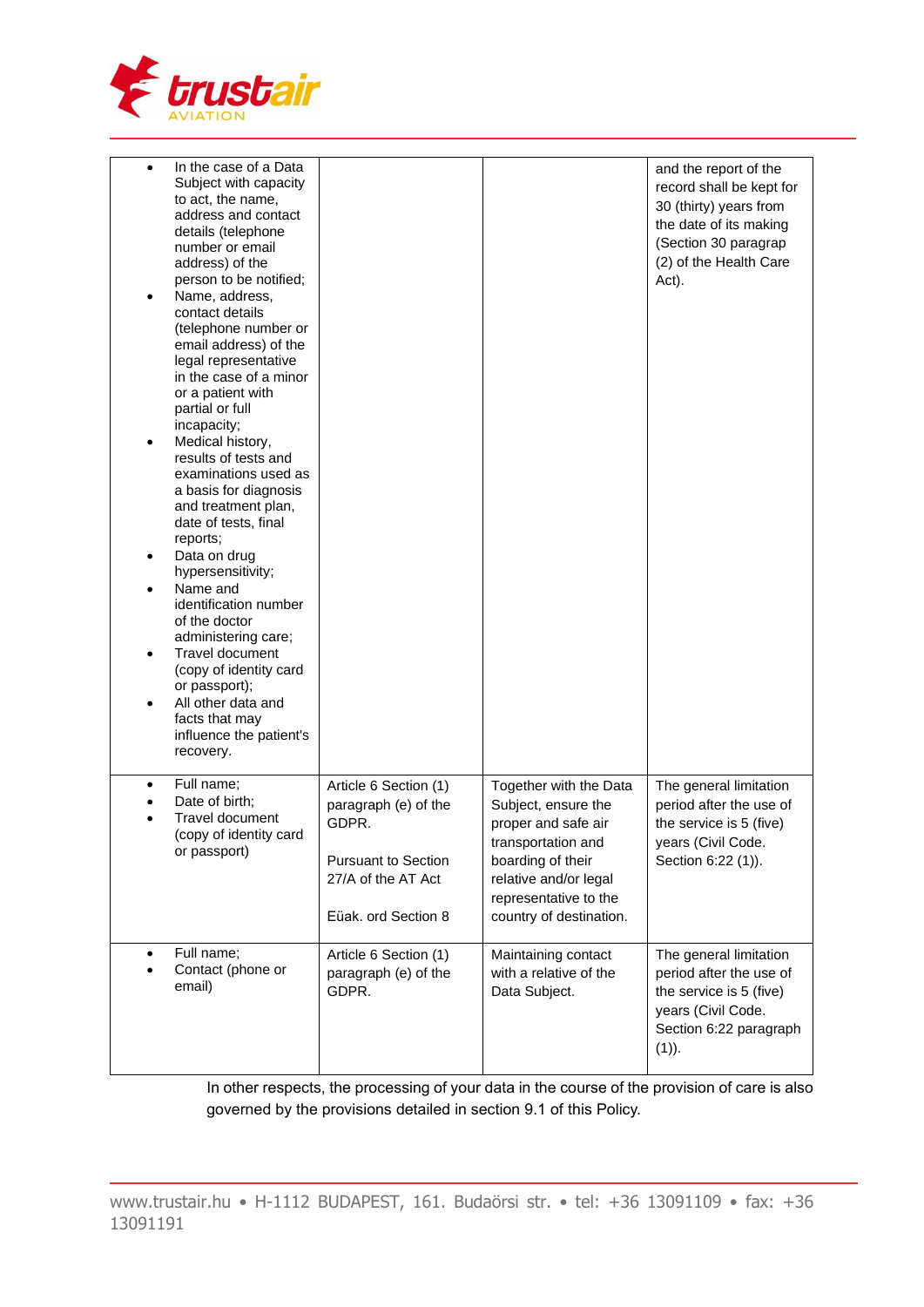

#### **9.5 Health education**

The Data Controller may process the personal identification data of individuals requesting and receiving health education as Data Subjects that are necessary and sufficient for the identification of the Data Subjects on the basis of:

| Scope of personal data<br>processed                                                                                                                | Legal basis for data<br>processing                                                                                                       | Purpose of data<br>processing                                                                                                                                                                      | <b>Duration of data</b><br>processing                                                                                                                                                                                                                                                                                                                                                                                                                                                                                                                                                                                                                                                                                                                                                                                                                                                     |
|----------------------------------------------------------------------------------------------------------------------------------------------------|------------------------------------------------------------------------------------------------------------------------------------------|----------------------------------------------------------------------------------------------------------------------------------------------------------------------------------------------------|-------------------------------------------------------------------------------------------------------------------------------------------------------------------------------------------------------------------------------------------------------------------------------------------------------------------------------------------------------------------------------------------------------------------------------------------------------------------------------------------------------------------------------------------------------------------------------------------------------------------------------------------------------------------------------------------------------------------------------------------------------------------------------------------------------------------------------------------------------------------------------------------|
| Full name;<br>$\bullet$<br>Phone number;<br>$\bullet$<br>Your electronic<br>notification address<br>(e-mail address);<br>Name of your<br>employer. | Article 6 Section (1)<br>paragraph (f) of the<br>GDPR.                                                                                   | <b>Relations with</b><br>contractual and other<br>partners in the course<br>of the Data Controller's<br>operations                                                                                 | Until the limitation<br>period following the<br>termination of the legal<br>relationship, which is 5<br>(five) years (Civil Code<br>Section. 6:22 paragraph<br>$(1)$ ).                                                                                                                                                                                                                                                                                                                                                                                                                                                                                                                                                                                                                                                                                                                   |
| Full name;<br>٠<br>Address;<br>Phone number;<br>Tax number.                                                                                        | In order to provide a<br>service to the Data<br>Subject or the<br>Controller pursuant to<br>Article 6 Section (1)<br>paragraph (b) GDPR. | In relation to the<br>contract for the<br>provision of services by<br>or to the Data<br>Controller, to maintain<br>contact, issue and keep<br>records in accordance<br>with the Accounting<br>Act. | If the commercial<br>relationship is not<br>established, the data<br>will be deleted on the<br>30th (thirtieth) day after<br>the last contact. The<br>general limitation period<br>after the termination of<br>the contract is 5 (five)<br>years (Civil Code.<br>Section 6:22 paragraph<br>(1)). In respect of the<br>data processed for the<br>purpose of issuing and<br>retaining the voucher<br>pursuant to the<br>Accounting Act, the<br>data processing period<br>is not 8 (eight) years<br>after the termination of<br>the contract (Section<br>169 paragraph (2) of<br>the Accounting Act).<br>Accounting vouchers<br>are processed and<br>retained until the right<br>to tax assessment has<br>expired, i.e. 5 (five)<br>years after the end of<br>the year in which the<br>tax return based on the<br>voucher was filed<br>(Taxation Act Article 47<br>$(1)$ , Article 164 $(1)$ |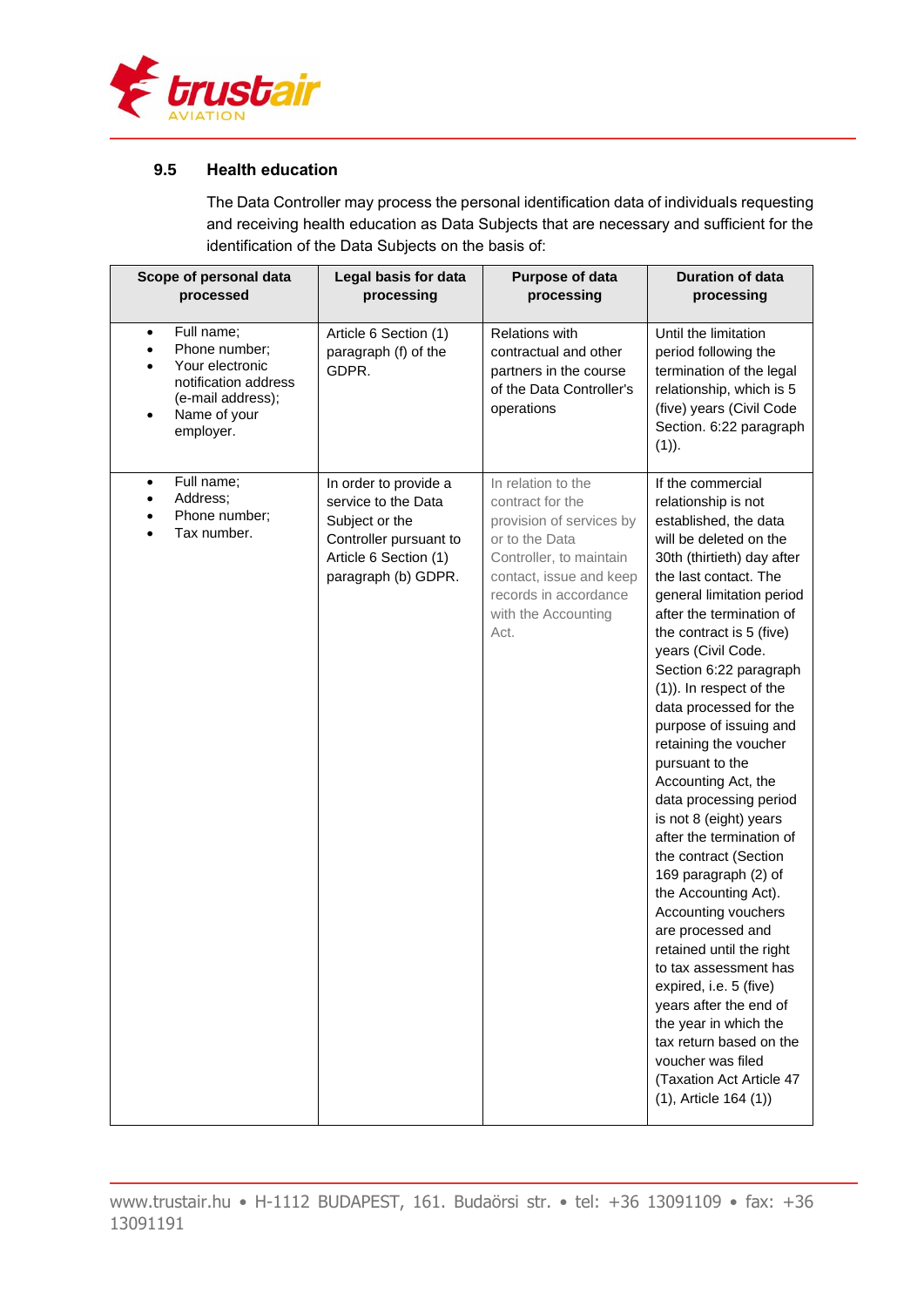

| Full name:<br>$\bullet$<br>Address:<br>٠<br>Phone number;<br>Tax number. | For the purposes of<br>managing the above<br>legal relationship<br>pursuant to Article<br>$6(1)(f)$ GDPR. | Enforcement of the<br>claims of the Data<br>Controller arising from<br>the above legal<br>relationships<br>(management of<br>receivables, collection,<br>enforcement of other<br>claims) | Until the expiry of the<br>general limitation period<br>of 5 (five) years after<br>the termination of the<br>contract or, if a claim<br>has been asserted by<br>or against the Data<br>Controller in relation to<br>the Data Subject, the |
|--------------------------------------------------------------------------|-----------------------------------------------------------------------------------------------------------|------------------------------------------------------------------------------------------------------------------------------------------------------------------------------------------|-------------------------------------------------------------------------------------------------------------------------------------------------------------------------------------------------------------------------------------------|
|                                                                          |                                                                                                           |                                                                                                                                                                                          | final adjudication of the<br>claim (Civil Code, 6:22<br>$(1)$ ).                                                                                                                                                                          |

## **9.6 Advising Services**

The Data Controller may process the personal identification data of the individuals requesting and using the counselling services as Data Subjects, which are necessary and sufficient for the identification of the Data Subjects, on the basis of:

| Scope of personal data<br>processed                                                                                                  | Legal basis for data<br>processing                                                                                                       | Purpose of data<br>processing                                                                                                                                                                      | <b>Duration of data</b><br>processing                                                                                                                                                                                                                                                                                                                                                                                                                                                                                                                 |
|--------------------------------------------------------------------------------------------------------------------------------------|------------------------------------------------------------------------------------------------------------------------------------------|----------------------------------------------------------------------------------------------------------------------------------------------------------------------------------------------------|-------------------------------------------------------------------------------------------------------------------------------------------------------------------------------------------------------------------------------------------------------------------------------------------------------------------------------------------------------------------------------------------------------------------------------------------------------------------------------------------------------------------------------------------------------|
| Full name:<br>$\bullet$<br>Phone number;<br>Your electronic<br>notification address<br>(email address);<br>Name of your<br>employer. | Article 6 Section (1)<br>paragraph (f) of the<br>GDPR.                                                                                   | <b>Relations with</b><br>contractual and other<br>partners in the course<br>of the Data Controller's<br>operations                                                                                 | Until the limitation<br>period following the<br>termination of the legal<br>relationship, which is 5<br>(five) years (Civil Code<br>Section. 6:22 paragraph<br>$(1)$ ).                                                                                                                                                                                                                                                                                                                                                                               |
| Full name;<br>$\bullet$<br>Address:<br>Phone number:<br>Tax number.                                                                  | In order to provide a<br>service to the Data<br>Subject or the<br>Controller pursuant to<br>Article 6 Section (1)<br>paragrapj (b) GDPR. | In relation to the<br>contract for the<br>provision of services by<br>or to the Data<br>Controller, to maintain<br>contact, issue and keep<br>records in accordance<br>with the Accounting<br>Act. | If the commercial<br>relationship is not<br>established, the data<br>will be deleted on the<br>30th (thirtieth) day after<br>the last contact. The<br>general limitation period<br>after the termination of<br>the contract is 5 (five)<br>years (Civil Code.<br>Section 6:22 paragraph<br>$(1)$ ). In respect of the<br>data processed for the<br>purpose of issuing and<br>retaining the voucher<br>pursuant to the<br>Accounting Act, the<br>data processing period<br>is not 8 (eight) years<br>after the termination of<br>the contract (Section |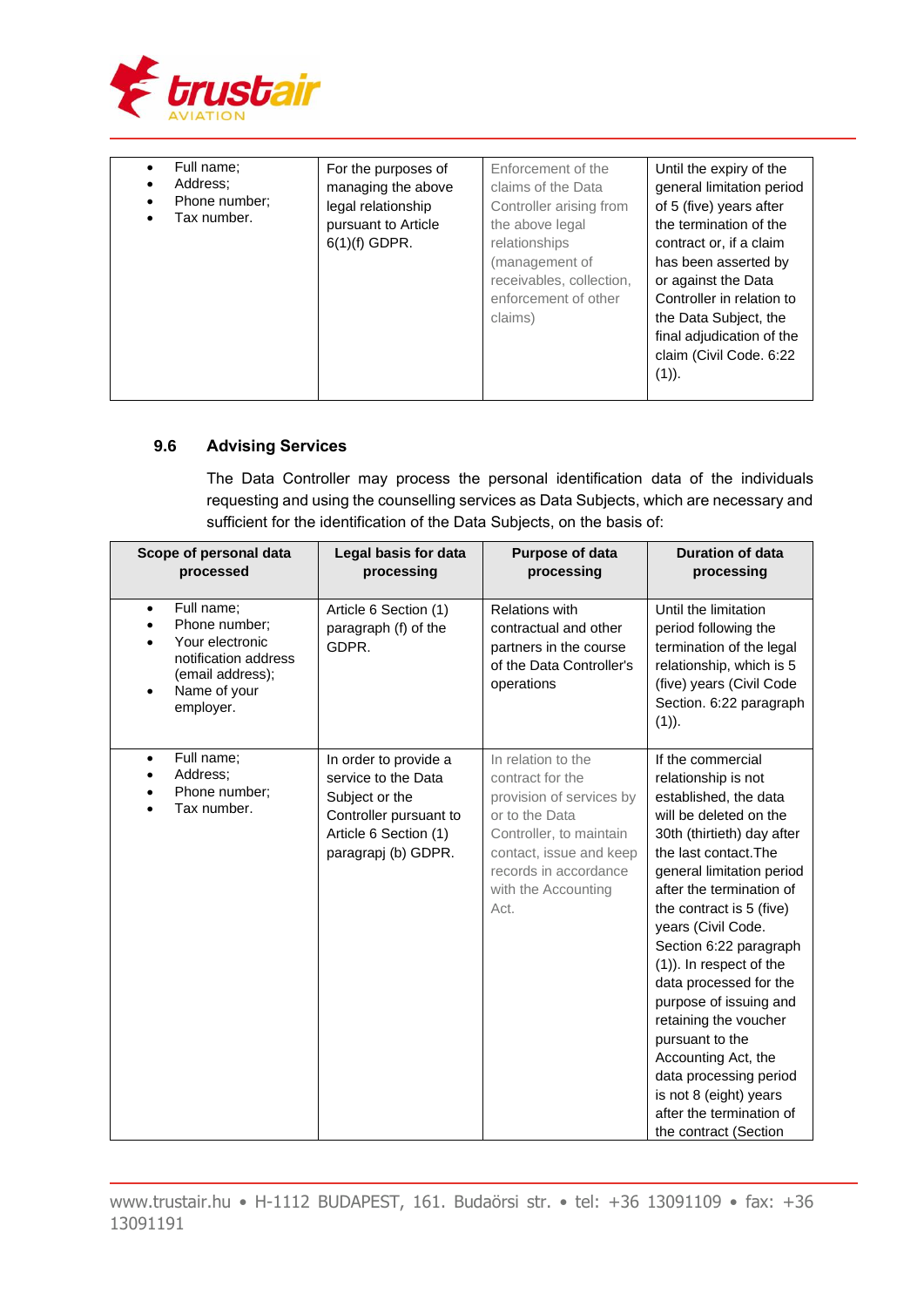

|                                                                     |                                                                                                                                |                                                                                                                                                                                          | 169 paragraph (2) of<br>the Accounting Act).<br>Accounting vouchers<br>are processed and<br>retained until the right<br>to tax assessment has<br>expired, i.e. 5 (five)<br>years after the end of<br>the year in which the<br>tax return based on the<br>voucher was filed<br>(Taxation Act Section<br>47 paragraph, Section<br>164 paragraph(1)) |
|---------------------------------------------------------------------|--------------------------------------------------------------------------------------------------------------------------------|------------------------------------------------------------------------------------------------------------------------------------------------------------------------------------------|---------------------------------------------------------------------------------------------------------------------------------------------------------------------------------------------------------------------------------------------------------------------------------------------------------------------------------------------------|
| Full name;<br>$\bullet$<br>Address;<br>Phone number:<br>Tax number. | For the purposes of<br>managing the above<br>legal relationship<br>pursuant to Article 6<br>Section (1) paragraph<br>(f) GDPR. | Enforcement of the<br>claims of the Data<br>Controller arising from<br>the above legal<br>relationships<br>(management of<br>receivables, collection,<br>enforcement of other<br>claims) | Until the expiry of the<br>general limitation period<br>of 5 (five) years after<br>the termination of the<br>contract or, if a claim<br>has been asserted by<br>or against the Data<br>Controller in relation to<br>the Data Subject, the<br>final adjudication of the<br>claim (Civil Code.<br>Section 6:22 paragraph<br>$(1)$ ).                |

## **9.7 Processing of personal data relating to employees**

The Data Controller shall process the personal data of individuals who are employed by it or wish to enter into such a legal relationship in accordance with the Employer's Data Processing Policy and Information Notice, which is Annex 1 to this Policy.

## **9.8 Processing of personal data relating to personal contributors**

The Data Controller shall process the personal data of individuals who have a personal contributor relationship with the Data Controller or who wish to establish such a relationship in accordance with the Personal Data Management Policy and Information Notice for Personal Contributors, which is set out in Annex 2 to this Policy.

#### **9.9 Processing of personal data relating to agents, contractors**

The Data Controller shall process the personal data of individuals who are in a relationship with it as a principal or contractor or wish to establish such a relationship in accordance with the Principal and Contractor Data Processing Policy and Information Notice, which is Annex 3. to these Policy.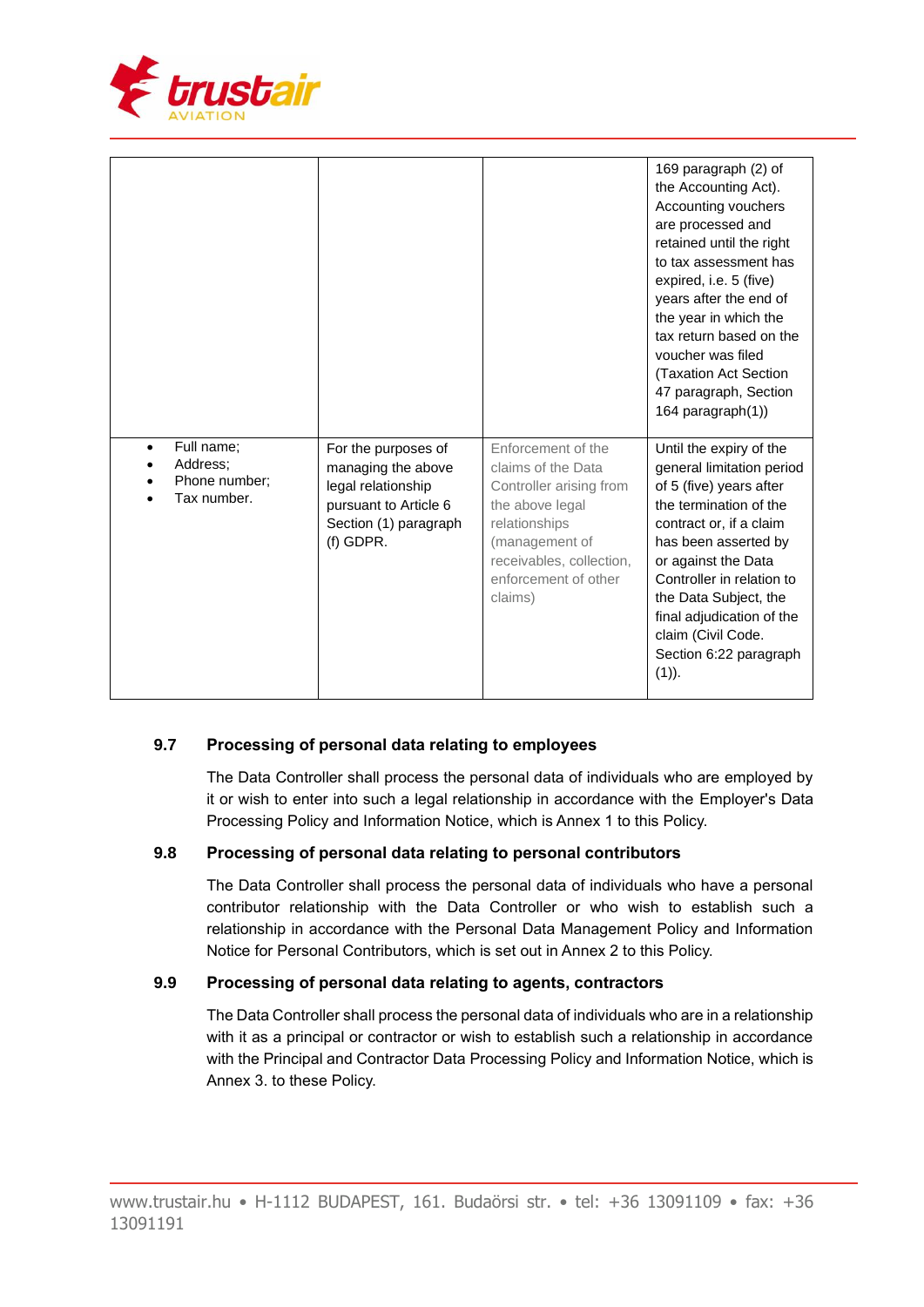

#### **9.10 Data processing on the website of the Data Controller**

#### **9.10.1** Use of cookies

The Data Controller **does not use** cookies on the website (https://www. trustair.hu/) to personalize the services of the website and improve its quality.

#### **9.10.2** Contact

Through the website of the Data Controller, Data Subjects can contact the Data Controller if they have any questions about the service. The Controller may process the data provided by the Data Subject for the following main purposes:

| Scope of personal data                                              | Legal basis for                                        | <b>Purpose of data</b>                                                                    | Duration of data                                                                                                                              |
|---------------------------------------------------------------------|--------------------------------------------------------|-------------------------------------------------------------------------------------------|-----------------------------------------------------------------------------------------------------------------------------------------------|
| processed                                                           | processing                                             | processing                                                                                | processing                                                                                                                                    |
| Full name:<br>Electronic notification<br>address (email<br>address) | Article 6 Section (1)<br>paragraph (a) of the<br>GDPR. | To answer a question<br>or provide other<br>information requested<br>by the Data Subject. | The data will be deleted<br>until the consent is<br>withdrawn, but no later<br>than on the 30th<br>(thirtieth) day after the<br>last contact. |

#### **9.10.3** Request for quotation

Through the Data Controller's website, Data Subjects can request an offer of the Data Controller's services. The Data Controller may process the data provided by the Data Subject for the following main purposes:

| Scope of personal data                                                                                                                                                          | Legal basis for                                        | <b>Purpose of data</b>             | Duration of data                                                                                                                                                   |
|---------------------------------------------------------------------------------------------------------------------------------------------------------------------------------|--------------------------------------------------------|------------------------------------|--------------------------------------------------------------------------------------------------------------------------------------------------------------------|
| processed                                                                                                                                                                       | processing                                             | processing                         | processing                                                                                                                                                         |
| Full name:<br>Email address;<br>Departure and<br>destination:<br>Planned date;<br>Other travel<br>information (number<br>of passengers,<br>patient transport<br>details, etc.). | Article 6 Section (1)<br>paragraph (a) of the<br>GDPR. | Preparation of a price<br>quotate. | If the commercial<br>relationship is not<br>established, the data<br>will be deleted on the<br>30th (thirtieth) day after<br>the last contact the last<br>contact. |

#### **9.11 Data processing on the Controller's Facebook, Instagram and LinkedIn pages**

The Facebook page, https://www.facebook.com/, is operated by Facebook Inc. (1601 S. California Ave, Palo Alto, CA 94304, USA), which is the responsibility of Facebook Ireland Limited (Hanover Reach, 5-7 Hanover Quay, Dublin 2, Ireland) in Europe. Plugins are usually marked with the Facebook logo.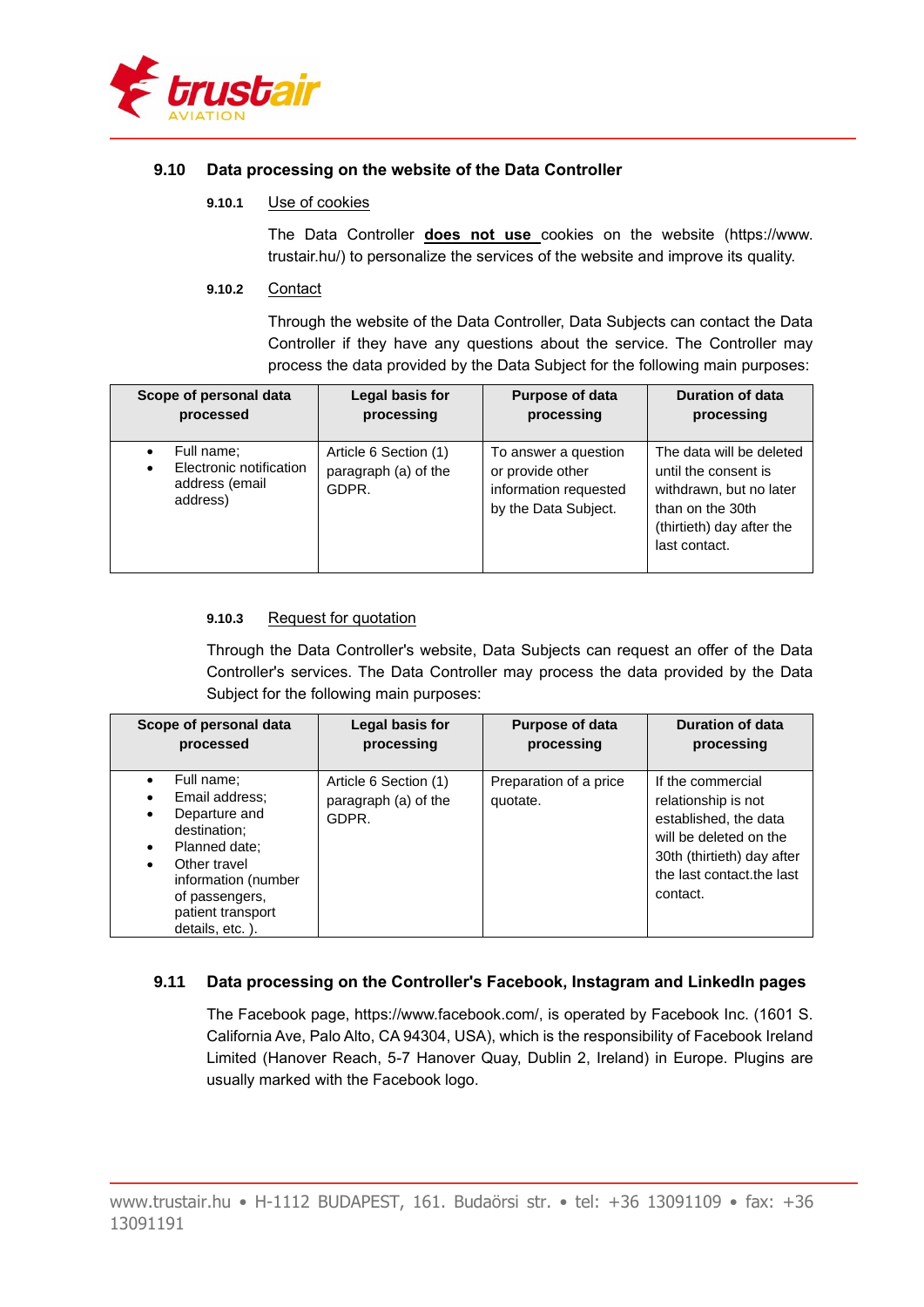

The Instagram page, https://www.instagram.com/, is operated by Facebook Inc. (1601 S. California Ave, Palo Alto, CA 94304, USA), which is the responsibility of Facebook Ireland Limited (Hanover Reach, 5-7 Hanover Quay, Dublin 2, Ireland) in Europe. Plugins are usually marked with the Instagram logo.

LinkedIn's website, https://www.linkedin.com/, is operated by LinkedIn Ireland Unlimited Company, Wilton Place, Dublin 2, Ireland. Plugins are usually marked with the LinkedIn logo.

The Data Controller has no control over the nature and extent of the data collected by social networks and only transfers to Facebook, Instagram and LinkedIn the data that may be collected and processed by the Facebook, Instagram and LinkedIn plug-in used by the Website at any time, provided that the Data Subject gives their explicit consent as described above or uses the Facebook, Instagram and LinkedIn plug-in.

Facebook and Instagram social networking service providers, in accordance with their respective practices and policies, store the data collected about the data subject as a user profile and use it for the purposes of advertising, market research and/or demand-oriented website design. In particular, such assessment is made in order to develop demand-led advertising (including to non-logged-in users) and to inform other users of the social network about the activities of the Data Subject on the website. The data subject has the right to object to the creation of these user profiles, in which case he/she should contact the provider of the plug-in in question in order to exercise this right.

It is important to note that the data collected in connection with browsing as described above will be transmitted regardless of whether the Data Subject has an account with the plug-in provider and is logged in.

LinkedIn provides anonymized statistical data on users and visitors to the LinkedIn page of the Data Controller for the company profile. These so-called "Profile-Insights" statistics are aggregated statistics that are generated by certain activities and recorded by LinkedIn when users and visitors interact with the Controller's corporate profile and related content.

For more information about the purpose and scope of data collection and processing by Facebook, Instagram and LinkedIn, please refer to the respective privacy policies of Facebook, Instagram and LinkedIn, where you can find further information about your rights and the options available to you to protect your data.

#### **10 Records of processing activities**

The Data Controller and its representative (Data Protection Officer) **shall keep** a register of the processing activities under its responsibility with regard to the provisions of Article 30 of the GDPR.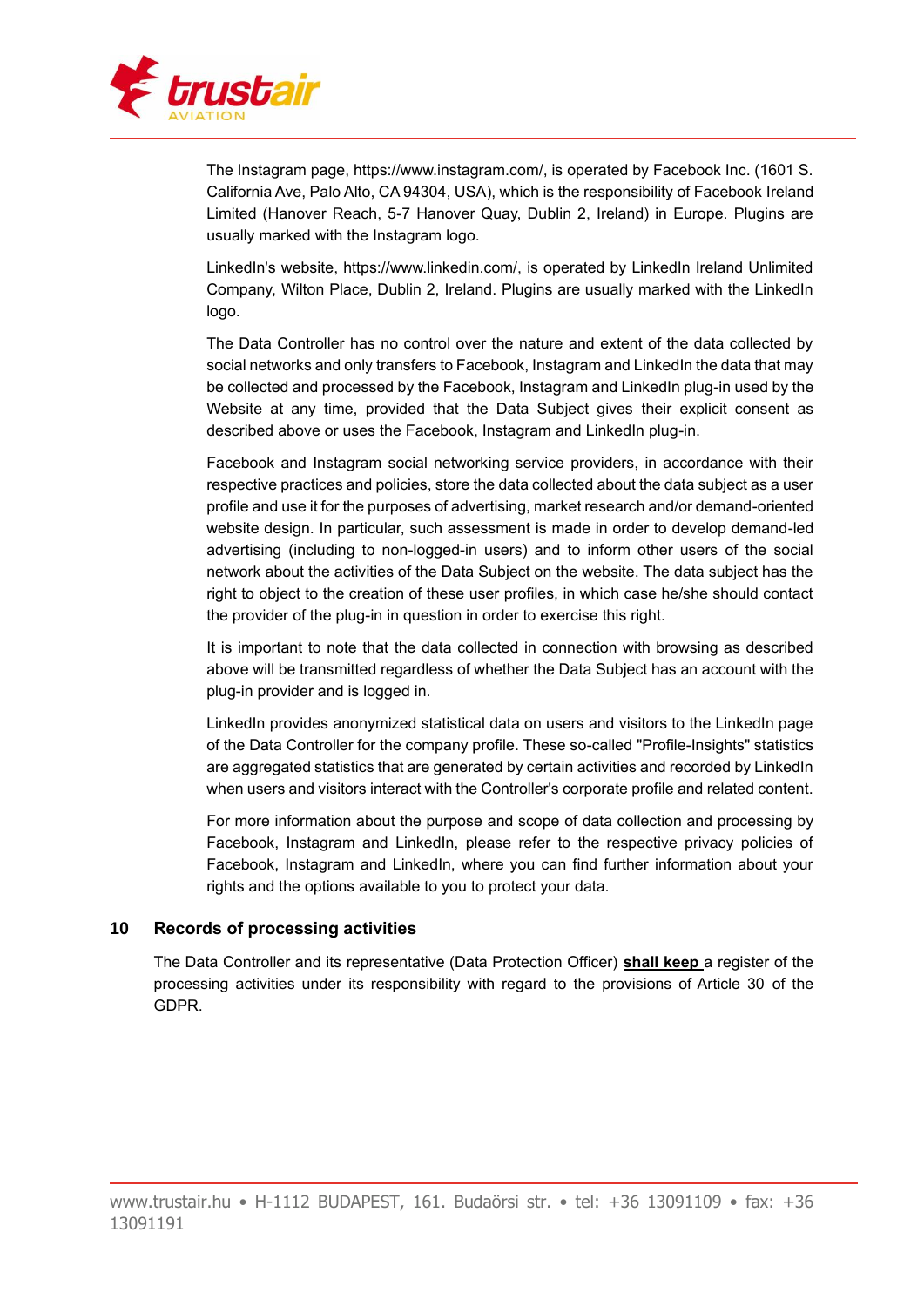

#### **11 Data protection impact assessment**

With regard to the impact of the envisaged processing operations on the protection of personal data, the Controller shall carry out an impact assessment prior to the start of the processing where the type of processing envisaged, in particular using new technologies, is likely to present a high risk to the rights and freedoms of natural persons, taking into account its nature, scope, context and purposes. If, on the basis of the risk assessment carried out, the envisaged processing is likely to significantly affect the exercise of a fundamental right of the Data Subjects, the Controller shall, except in cases of mandatory processing, prior to the start of the processing, provide a written analysis of the likely effects of the envisaged processing on the exercise of the fundamental rights of the Data Subjects, which shall also include the measures envisaged to address the risks and the measures taken by the Controller to ensure the exercise of the right to personal data.

#### **12 Data retention and deletion**

The Data Controller may store the Data Subject's personal data only for the shortest possible period of time. This period shall be determined taking into account the reason for the processing and the legal requirements applicable to the Controller to keep the data for a specified period (e.g. legislation requiring the retention of health data for a specified period).

The Controller shall delete the personal data if:

- (a) its processing is unlawful;
- (b) the Data Subject requests it in accordance with Section 7.3 of this Policy, and none of the cases listed and specified in the exceptions apply;
- (c) the data is incomplete or inaccurate and this situation cannot be lawfully remedied provided that deletion is not excluded by law;
- (d) the purpose of the processing has ceased or the statutory time limit for storing the data has expired;
- (e) ordered by a court or the National Authority for Data Protection and Freedom of Information;
- (f) the erasure of the data is required by law.

The Data Controller may process personal data that constitute banking secrecy in relation to an unconcluded service contract for as long as a claim can be made in relation to the failure of the contract, after which they must be deleted. The Data Controller may process customer data and personal data that constitute banking secrecy in relation to an unconcluded service contract for as long as a claim can be made in relation to the failure of the contract. Unless otherwise provided by law, the general limitation period laid down in the Civil Code shall apply.

In the event of deletion, the Data Controller shall render the data unidentifiable. Where required by law, the Controller shall destroy the storage medium containing the personal data. The Data Controller reserves the right to keep the deleted data in an unidentifiable form.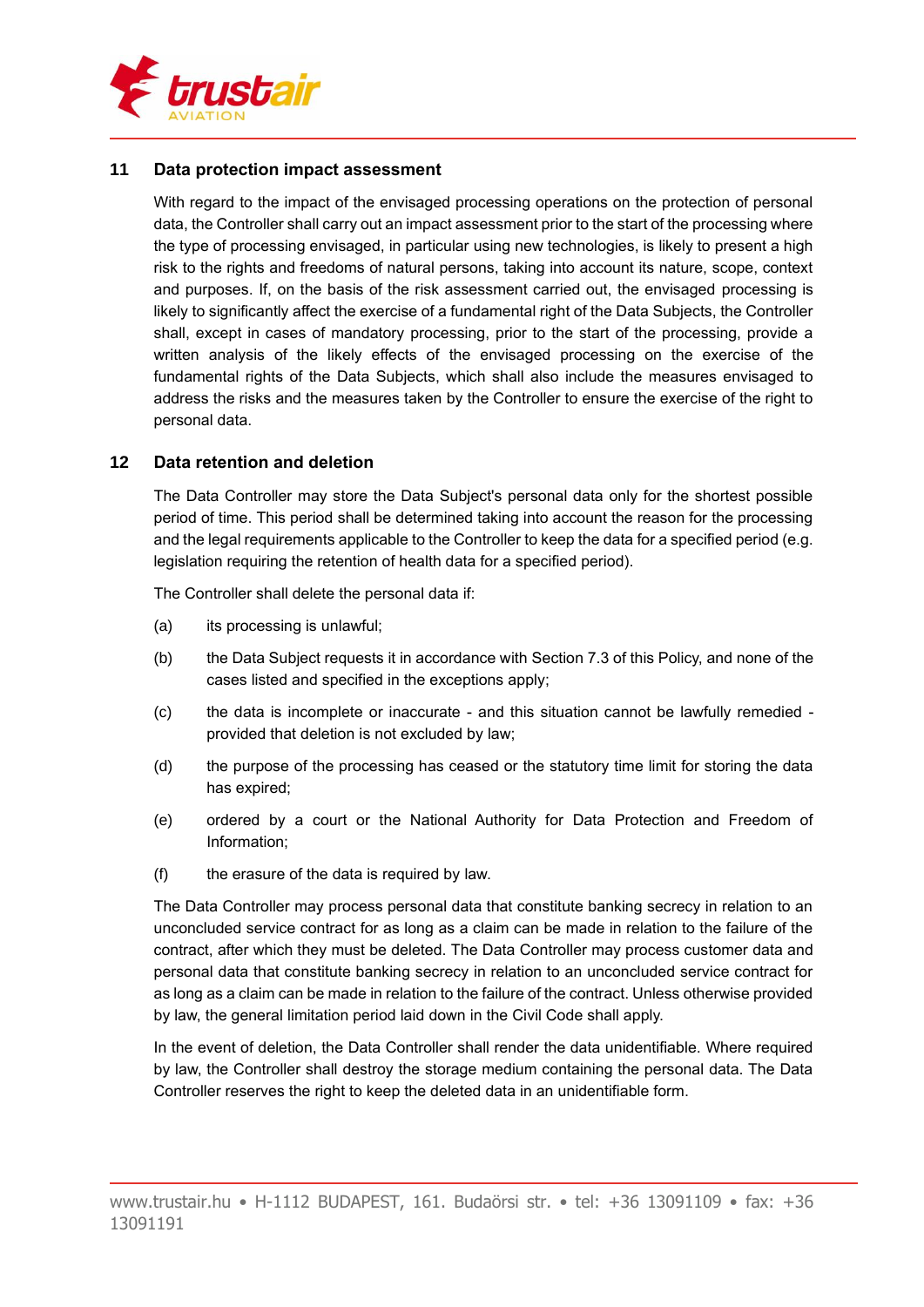

Erroneous health data cannot be deleted after the data has been recorded, but must be corrected so that the data originally recorded can be identified.

#### **13 Data transfer**

Within the Data Controller's organization, the personal data of the Data Subjects may only be transferred in accordance with the purpose limitation principle and access to such data may only be granted for an appropriate purpose.

The Controller may use the Data Subjects' personal data for direct marketing, direct marketing or information purposes, in particular for its own commercial purposes, only with the Data Subject's explicit and prior consent.

#### **13.1 General rules for data transfers to third parties outside the Data Controller**

Personal data may be transferred to third parties only on the basis of a legal authorization or with the prior consent of the Data Subject.

Prior to the transfer, the Data Controller is obliged to check whether the legal conditions for the transfer are met and whether the conditions for the processing of each personal data are met after the transfer.

The Data Protection Officer must be involved in the examination of the lawfulness of the transfer before the transfer is made to the same controllers for the same Data Subject and for the same purpose. Subsequent transfers do not require a separate assessment.

## **13.1.1** Personal data relating to health services may be transferred under the Eüakt Act as follows:

Pursuant to Section 28 paragraph (1) of the Eüakt Act, the health and personal data recorded about the Data Subject, necessary for the purposes of medical treatment, and their transmission must be recorded. The record of the data transfer must include the recipient of the data transfer, the manner and time of the transfer and the scope of the data transferred. The means of recording may be any data storage device or method that ensures the protection of the data as required by law. The treating physician shall keep a record of the medical data recorded by him or by the other care provider and of his own activities and actions in relation thereto. The record shall form part of the register.

- personal data relating to the healthcare service may be transferred to the healthcare providers receiving the treatment of the Data Subject for the purpose of facilitating the treatment;
- to the office of the Chief Medical Officer at the National Sanitary and Health Service Authority (ÁNTSZ), for the purpose of carrying out administrative activities related to health services

#### **13.2 Transfers abroad or to a third country**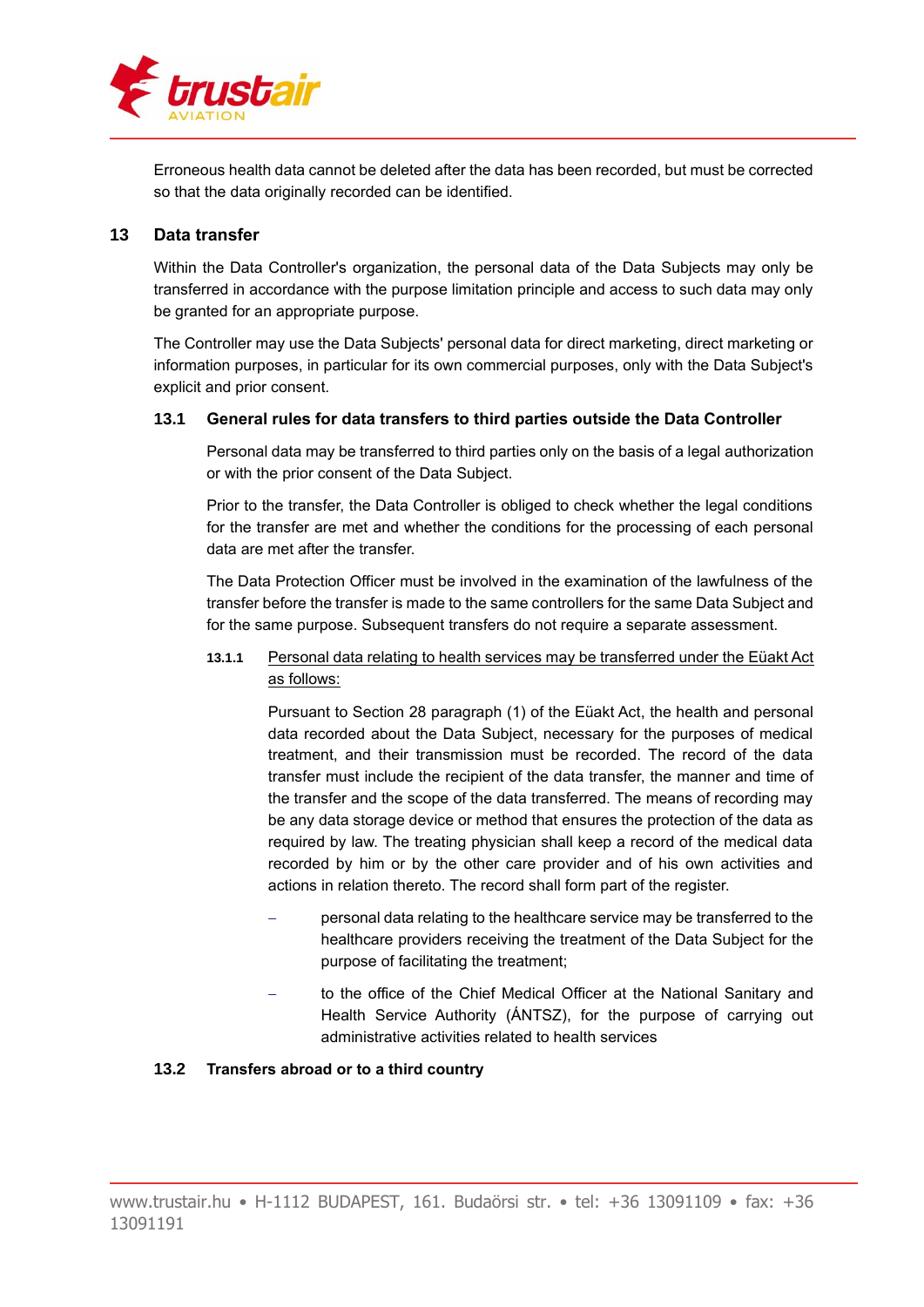

Prior to the transfer, the Data Controller, with the involvement of the Data Protection Officer, is obliged to verify that the legal conditions for the transfer are met and that the conditions for the processing are met for each personal data subject to the transfer.

The Data Controller confirms, pursuant to Article 13 Section (1) paragraph (f) of the GDPR, that at the date of entry into force of this Policy, it will not transfer any data processed by it to an international organisation.

The Controller, pursuant to Article 13 Section (1) paragraph (f) of the GDPR, confirms that, at the time of the entry into force of this Policy, in the case of air transportation to a third country of a person cared for by the Controller or to another country for the purpose of organising care, the Controller will only transfer personal data to the air or ground ambulance service or to a relative of the controller, as set out in this Policy, if at least one of the following conditions is met:

- the Data Subject has given their explicit consent to the envisaged transfer after having been informed of the potential risks of the transfer due to the lack of a conformity decision and appropriate safeguards;
- the transfer is necessary for the performance of a contract between the Data Subject and the Data Controller or for the implementation of pre-contractual measures taken at the request of the Data Subject;
- the transfer is necessary to protect the vital interests of the Data Subject or of another person and the Data Subject is physically or legally incapable of giving consent.

In other cases, the Data Controller will not transfer data it processes to third countries.

#### **13.3 Provision of data following a request from a public authority**

On the basis of a request for data from official bodies (in particular, but not limited to, courts, prosecutors' offices, investigating authorities, law enforcement authorities, administrative authorities, the National Authority for Data Protection and Freedom of Information, or other bodies authorized by law), the Data Controller shall provide information, disclose data, transfer data or make documents available in the manner and with the content specified therein, if the request for data from the requesting authority is, to the best of the Data Controller's knowledge, likely to be lawful. The Controller excludes any further liability for any unlawfulness of the transfer of personal data to official bodies.

## **13.4 Personal data processed by the Data Controller may be transferred without the consent of the Data Subject:**

- (a) to bodies (conciliation bodies, supervisory authorities, etc.) entitled by law to settle any disputes between the Data Controller and the Data Subject;
- (b) if the Data Subject is unable to give their consent for reasons beyond their control, in order to protect the vital interests of the Data Subject or of another person, or to prevent or counter a threat to the life, physical integrity or property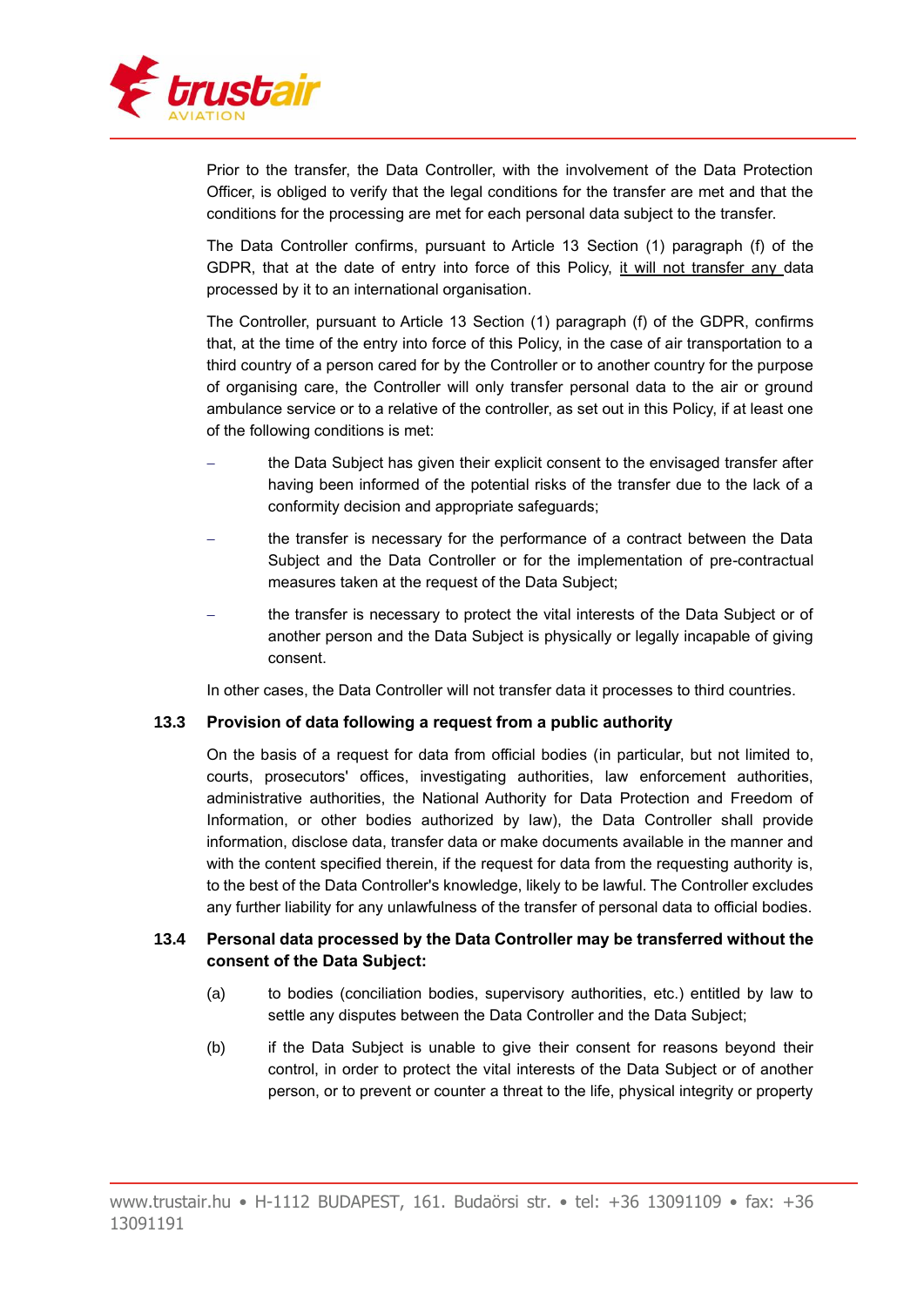

of a person, to the authorized body, upon request by a body authorized to access the data by a specific law;

- (c) to legal representatives (law firms) involved in the enforcement of the Data Controller's rights;
- (d) in the event of (sub)assignment by the Data Controller to third parties of a claim against the Data Subject or a company represented/owned by the Data Controller, the data concerning the claims concerned and the debtors of the claims to the assignee or the person making an offer for the claim;
- (e) by the Data Controller to any other administrative body, authority, court, bailiff who is (are) conducting any legal proceedings necessary for the recovery of the claim in order to enforce the claim against the Data Subject or the company represented/owned by the Data Subject;
- (f) to other public authorities to which the provision of information is required by the legislation in force, in the manner and to the extent provided for by such legislation;
- (g) other persons or organizations who, on behalf of the Data Controller, are otherwise involved as processors in the preparation or performance of a contractual relationship between the Data Subject and the Data Controller.

#### **14 Data processors**

## **14.1 General rules for Data Processors**

The Data Controller may, in the course of its operations, use a data processor to whom it transfers some or all of the Data Subject's personal data in order to provide services to the Data Subjects.

The processor may use an additional processor. The Processor shall inform the Data Controller of the additional processor used.

The Data Controller informs the Data Subjects that the persons entitled to process the data are those for whose performance of their tasks the knowledge of the personal data is indispensable.

The Data Controller shall update this Policy in any case of a change in the identity of the data processor. The processor may use an additional processor. The Data Controller shall be informed by the Processor of the additional processor used and the Data Controller shall subsequently indicate the identity of the additional processor in this Policy.

#### **14.2 Processors used by the Data Controller**

Data processor: **AXA Global Healthcare International House** Data processing activity: insurance, assistance services E-mail: AGHComplianceReporting@axa.com Processing technology: computer program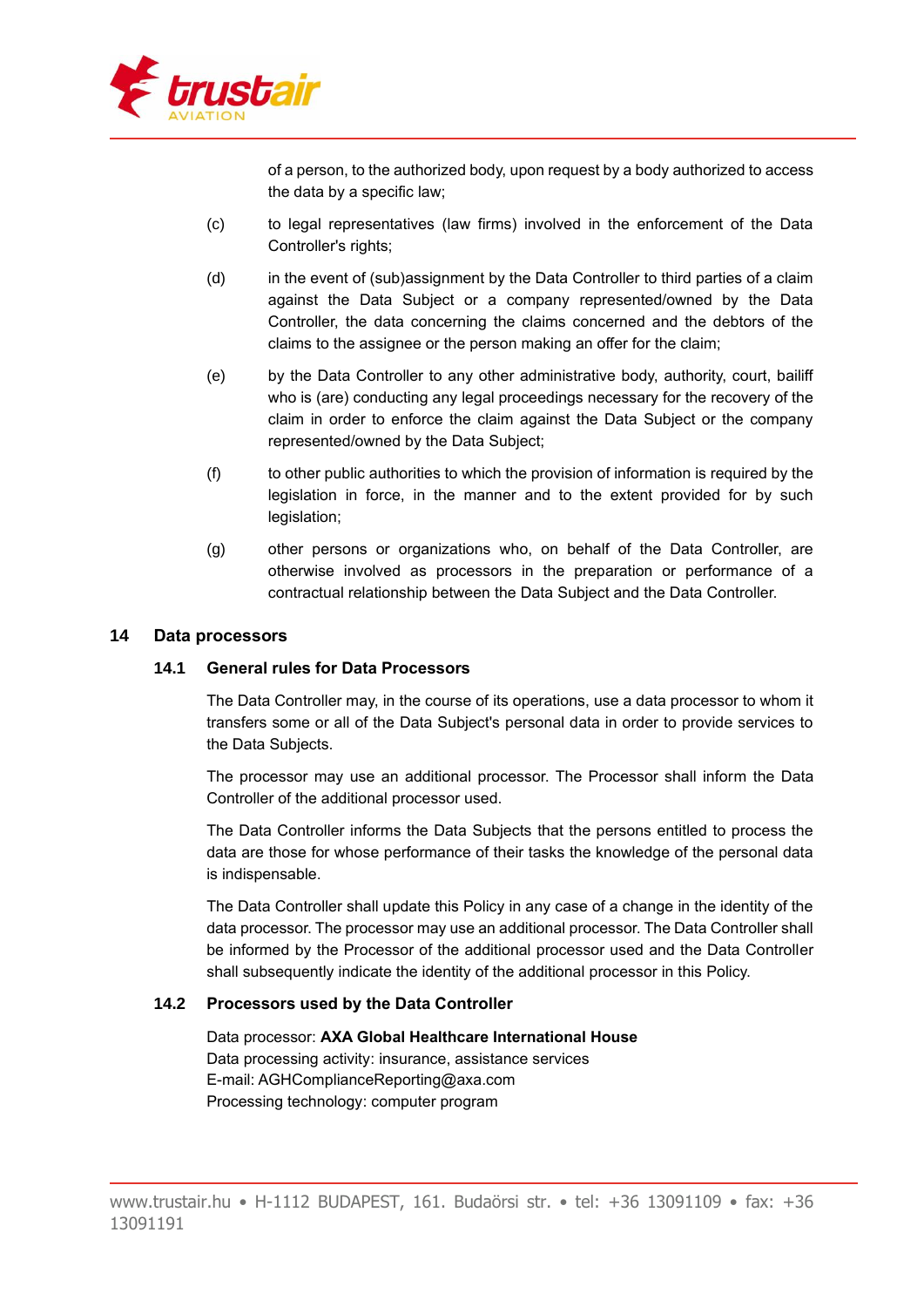

Data subject of the processing: all personal data processed on servers and computer equipment.

Data processor: **Allianz Global Investors GmbH** Data processing activity: insurance, assistance service provider E-mail: privacy@allianzgi.com Processing technology: computer program Data subject of the processing: all personal data processed on servers and computer equipment.

## Data processor: **Europ Assistance Hungary Kft.** Data processing activity: insurance, assistance service provider E-mail: dpo@europ-assistance.hu; EAGlobalDPO@europ-assistance.com; Processing technology: computer program Data subject of the processing: all personal data processed on the server, computer equipment.

#### Data processor: **Euro-Center Holding SE**

Data processing activity: insurance, assistance services Telephone number: +420 221 860 330 Processing technology: computer program Data subject of the processing: all personal data processed on servers and computer equipment.

#### Data processor: **AIG Europe S.A.**

Data processing activity: insurance, assistance services E-mail: reception.hu@aig.com Processing technology: computer program Data subject of the processing: all personal data processed on servers and computer equipment.

## Data processor: **Österreichischer Automobil-, Motorrad- und Touring Club (ÖAMTC)**

Data processing activity: insurance, assistance services E-mail: datenschutz@oeamtc.at Processing technology: computer program Data subject of the processing: all personal data processed on servers and computer equipment.

#### Data processor: **Aeroplan Privacy Office**

Data processing activity: flight loyalty programme E-mail: AeroplanPrivacy@aircanada.ca Processing technology: computer program Data subject of the processing: all personal data processed on servers and computer equipment.

Data processor: **air ambulance and air ambulance association SkyCU** Data processing activity: air transport services for its members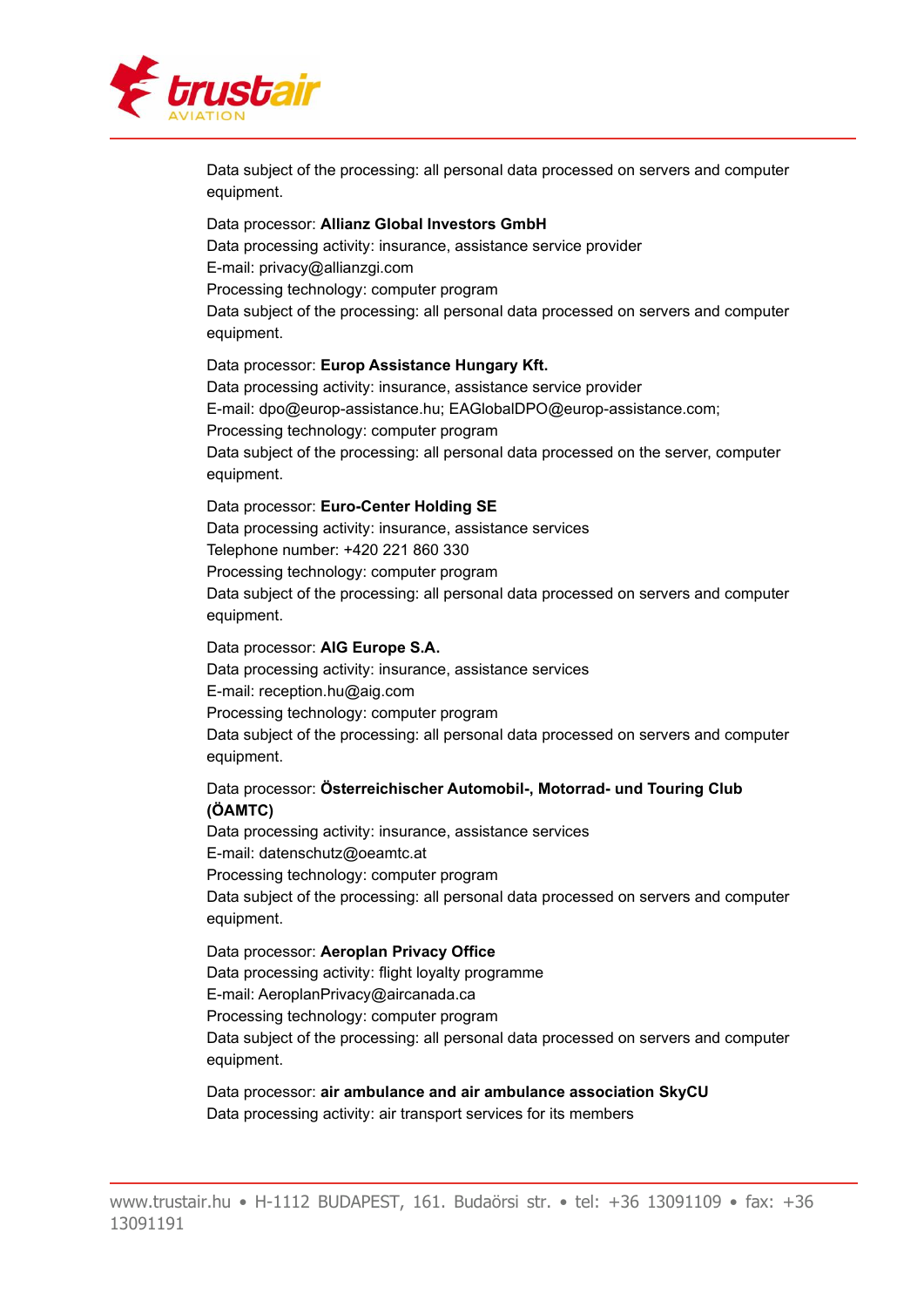

E-mail: dpo@skycu.org Processing technology: computer program Data subject of the processing: all personal data processed on servers and computer equipment.

Data processor: **Air Bohemia a.s.** Data processing activity: flight scheduling E-mail: sales@airbohemia.cz Processing technology: computer program Data subject of the data processing: all personal data processed on servers and computer equipment.

Data processor: **Szántó András Gábor EV.**

Data processing activity: accounting E-mail: smallbusiness@t-online.hu Processing technology: computer program Data subject of the processing: all personal data processed on servers and computer equipment.

Data processor: **Róbert Tibor Tofán** Data processing activity: IT specialist E-mail: trustair.admin@trustair.hu Processing technology: computer program Data subject of the processing: all personal data processed on servers and computer equipment.

Data processor: **ground ambulance services** Data processing activity: transport of the data subject to an appropriate hospital.

## **15 Data protection incident**

A data breach is a breach of security within the meaning of the GDPR that results in the accidental or unlawful destruction, loss, alteration, unauthorised disclosure of, or access to, personal data transmitted, stored or otherwise processed.

Any employee, processor or other person involved in the processing of personal data who becomes aware of a personal data breach shall notify the Data Controller without delay to the Data Controller's representative or the Data Protection Officer, who shall promptly investigate and propose the necessary measures and ensure and monitor the implementation of the measures set out below.

## **15.1 Reporting a data protection incident**

The Data Controller shall notify the data protection incident to the competent supervisory authority (NAIH) without undue delay and, if possible, no later than 72 hours after becoming aware of the data protection incident, unless the data protection incident is unlikely to pose a risk to the rights and freedoms of natural persons. If the notification is not made within 72 hours, it must be accompanied by the reasons justifying the delay.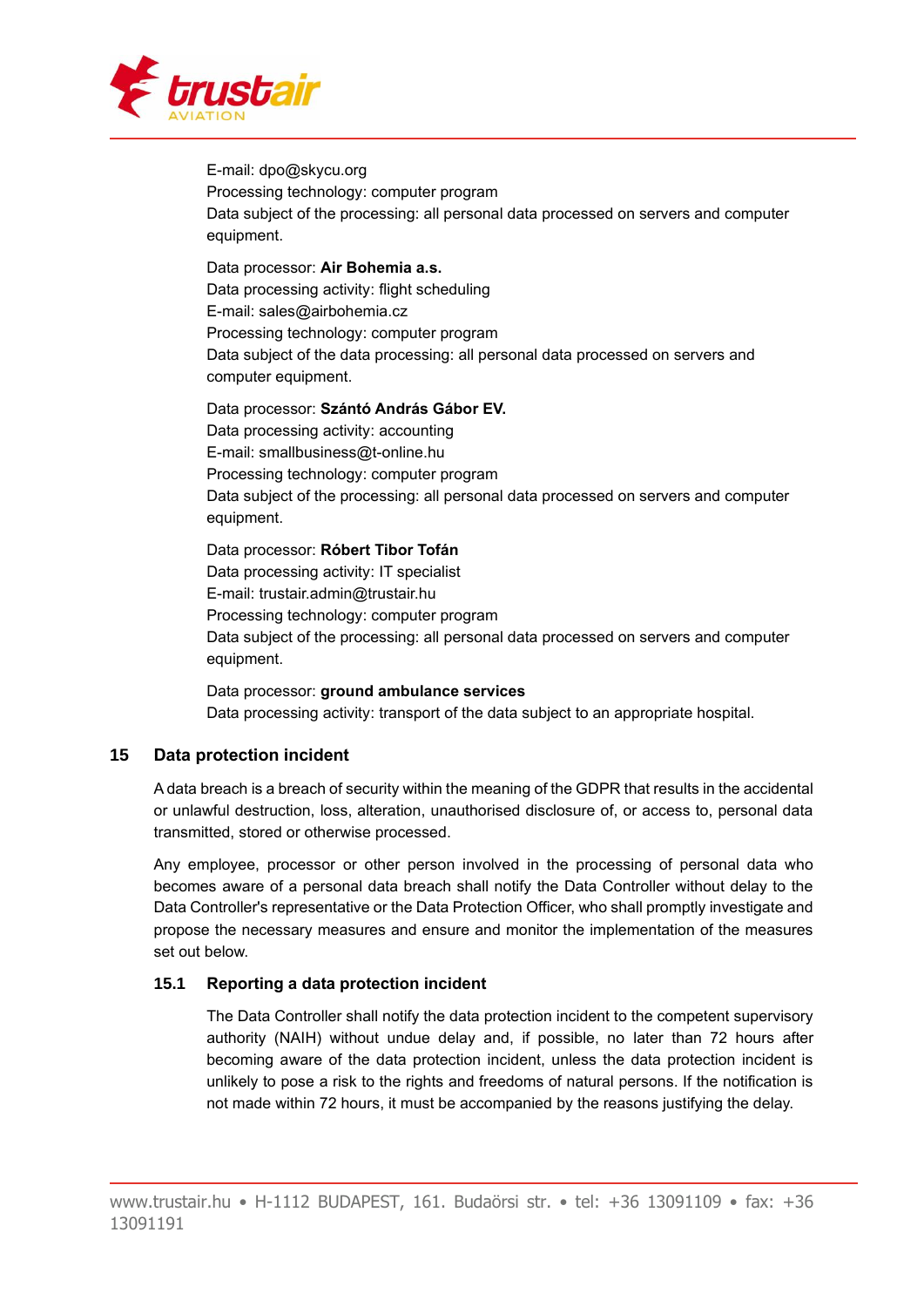

#### The information to be provided must include

- the nature of the incident, including, where possible, the categories and approximate number of Data Subjects and the categories and approximate number of data subjects affected by the incident;
- the name and contact details of the Data Controller's representative or Data Protection Officer as contact person;
- the likely consequences of the incident;
- the measures taken or envisaged by the Data Controller to remedy the personal data breach, including, where applicable, measures to mitigate any adverse consequences of the personal data breach.

#### **15.2 Information for Stakeholders**

Where the personal data breach is likely to result in a high risk to the rights and freedoms of natural persons, the representative of the Data Controller shall, without undue delay, inform the Data Subject of the personal data breach, indicating its nature, the name and contact details of the Data Controller's contact person, the likely consequences and the measures taken or envisaged to remedy or mitigate the personal data breach, unless one of the cases provided for in Article 34(3) of the GDPR applies.

#### **15.3 Data breach investigation, handling**

The person in charge of the process that handles or processes the data must inform the Data Controller's representative or the Data Protection Officer of the measures taken to remedy the data breach immediately after the implementation of the measures in question, but no later than within 2 (two) working days.

#### **15.4 Records of data protection incidents**

The Data Controller shall keep a record of the data breach, which shall include the facts relating to the data breach, its effects and the measures taken to remedy it.

## **16 Data Protection Officer**

With regard to Article 37 Section (1c) of the GDPR, the Data Controller has appointed a Data Protection Officer, whose name and contact details are set out in section 2.3 of this Policy.

The Data Protection Officer of the Controller shall perform the tasks assigned to him/her in the GDPR, including:

- provide information and professional advice to the Data Controller and its staff carrying out processing in relation to their obligations under the GDPR and other EU or Member State data protection provisions;
- monitor compliance with the GDPR and other EU or Member State data protection provisions and the Controller's or processor's internal rules on the protection of personal data, including the assignment of responsibilities, awareness raising and training of staff involved in data processing operations, and related audits;